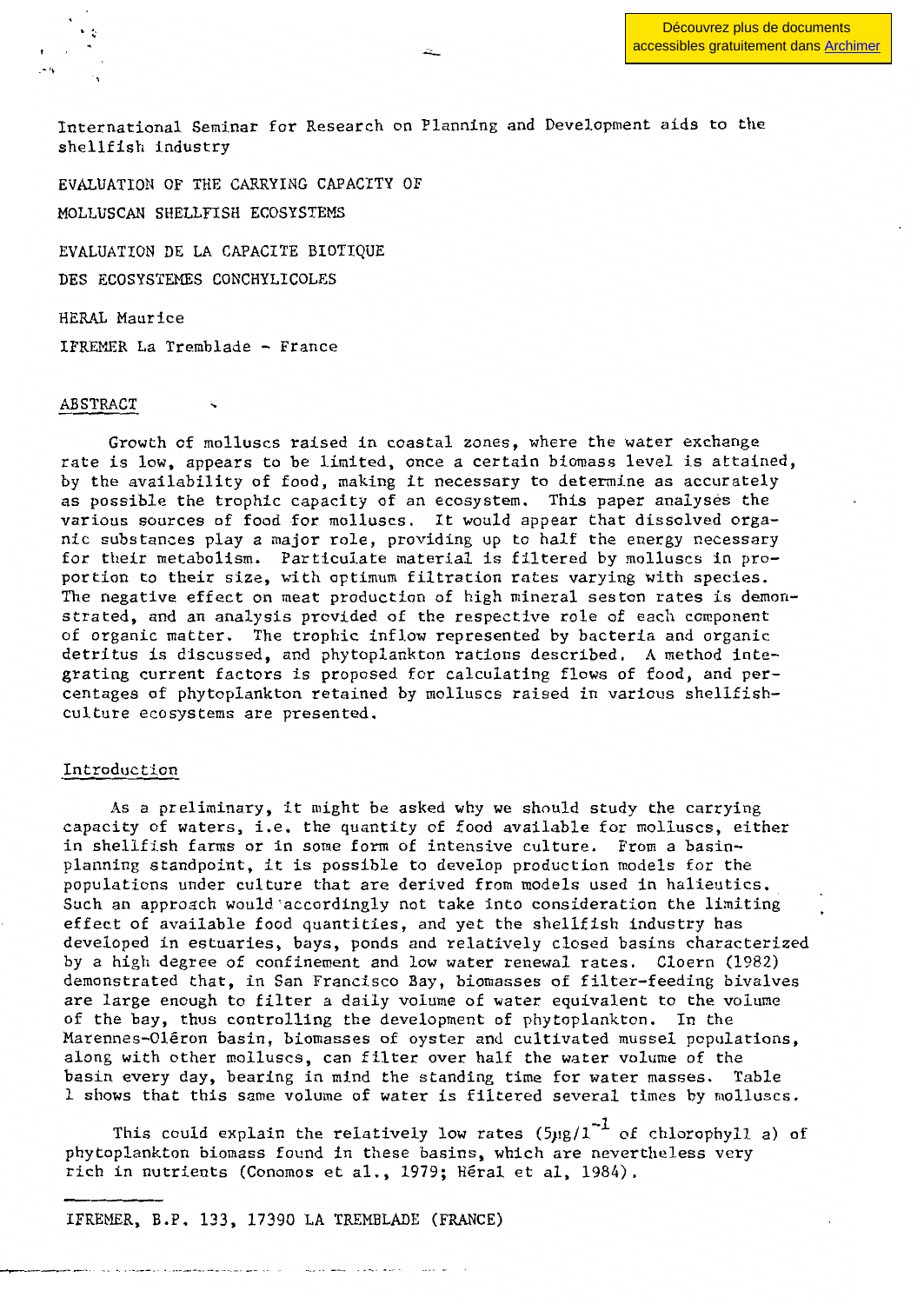| Oyster | Mussel Biomass<br>biomass biomass other | molluscs | Total<br>biomass | drv<br>weight | Biomass  Filtration  Daily                                                                                                                                   | rate at<br>neap tide | Water volume<br>per<br>tide cycle | Recycling<br>time |
|--------|-----------------------------------------|----------|------------------|---------------|--------------------------------------------------------------------------------------------------------------------------------------------------------------|----------------------|-----------------------------------|-------------------|
|        |                                         |          |                  |               | 70,000 3,600 t 5,000 t 80,000 2,400 t 240x10 <sup>5</sup> $\frac{3}{2}$ h 576x10 <sup>6</sup> $\frac{3}{2}$ d 800x10 <sup>6</sup> $\frac{3}{2}$ <sup>6</sup> |                      |                                   | 4-9 days          |

## Table 1: Water volume filtered by molluses in the Marennes-Oléron basin

It is possible that an overall philosophy eould be developed to guide planning in these cultivation zones. An empirieal approach, i.e. a graduaI increase in loads, might show that, past a certain point, production begins to decline, making it necessary to revert to an equilibrium position, al though this "production-biomass equilibrium can only be determined if the other parameters are constant. The decline in production may, of course, be due to overloading of culture biomass, but also to changes in the cultivation ecosystem involving such things as:

- a rise in bottom levels, causing a slowdown in current and thus of food inflow.
- changes in mineraI salt inflows (due to drought, estuary dams, etc.),
- perturbation of phytoplankton growth by pollutants, which also upset mollusc physiology (this is the case, for example, with the organic salt of TBT (Alzieu and Héral, 1985),
- deterioration of shellfish beds through accumulation of organic matter (faeces and pseudofaeces) causing anoxie phases (Kusuki, 1984).

The above elements militate in favour of the overall study of shellfish ecosystems as integrated units. For the purposes of this seminar, we have arbitrarily chosen the following aspect: the food available for molluscs, which is dealt with in this document, i.e. the quantity of food molluscs need to cover their energy, metabolism, growth and reproduction requirements (Deslous-Paoli, 1985), and then the model-building phase, which will enable us to establish relationships between primary and secondary elements (Bacher, 1985).

Many authors have given experimental demonstrations of the role played by various parameters on mollusc nutrition and production. It must nevertheless be admitted (cf. Epifanio et al., 1975, and Dame et al., 1980) that laboratory results are difficult to extrapolate to natural or divergent environments. A study of the carrying capacity of an ecosystem can, however, only take into consideration a certain number of parameters. Initially, therefore, we will attempt to determine relationships observed in the literature in situ between various parameters and filter-feeding mollusc production, in order to propose a list of factors that it appears necessary to study further. We will pay particular attention to the spatio-temporal research procedures which must be developed, in particular for seas characterized by tides.

 $\frac{1}{2}$  . The contract of  $\frac{1}{2}$  . The contract of  $\frac{1}{2}$  . The contract of  $\frac{1}{2}$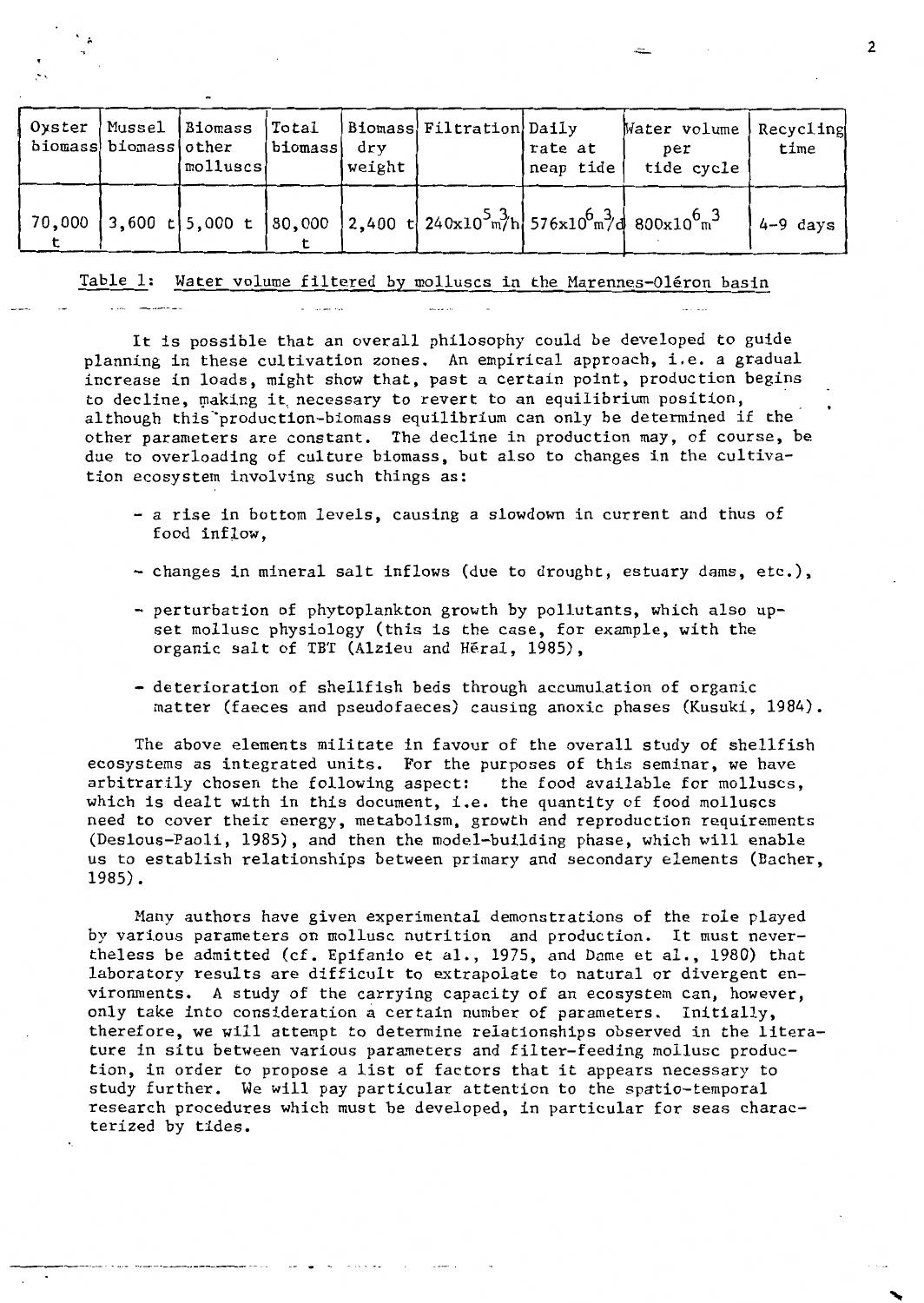Relations between biotic and non-biotic water parameters and the production of molluscs observed in situ

A great many authors have demonstrated the influence of temperature. Temperature controls the onset of gametogenesis (Lubet et al., 1981; Héral, 1985) but also its evolution (Mann, 1979). Temperature is also an extremely important parameter which controls all phenomena in mollusc physiology: filtering activity, metabolism and thus respiration and excretion, thus representing a close link with growth in terms of size and weight. This important influence of temperature has made it possible to develop mollusc growth models on the basis of equations by Von Bertalanffy or Gompertz by integrating temperature variations and thus building models of season growth fluctuations: Bachelet (1984) for Scrobicularia plana, Bodoy (1982) for Donax trunculus, Hamon (1983) for Mytilus galloprovincialis (Fig. 1), and Rodhouse et al. (1984) for Mytilus edulis.



Figure 1: Size-age curves obtained after incorporating temperature and nitrates (Hamon, 1983)

Héral et al. (1984) also demonstrated that, if the egg-laying period is excluded, temperature is the primary explanatory factor for shell growth and the third explanatory factor for meat production. This indicates that. other factors play a vital role in meat production. These authors also showed a close link with dissolved carbonated and nitrogenated organic substances as well as with phytoplankton, whether deteriorated (phaeopigments) or in live form (chlorophyll a) in the water or the water-sediment interface  $(Fig. 2)$ .

Similarly, Lelong and Riva (1976) demonstrated in situ the action of phytoplankton, temperature and salinity on the growth of Ruditapes decussatus. A link between benthic biomass and the quantity of chlorophyll was established by Hargrave and Peer (1973), while a logarythmic relationship between ATP content based on current and filter-feeding mollusc production was demonstrated by Wildish et al. (1981). The connection between phytoplankton biomass and weight increase in the oyster C.  $qigas$  has been confirmed (Deslous-Paoli et al., 1981), as well as a strong correlation between primary production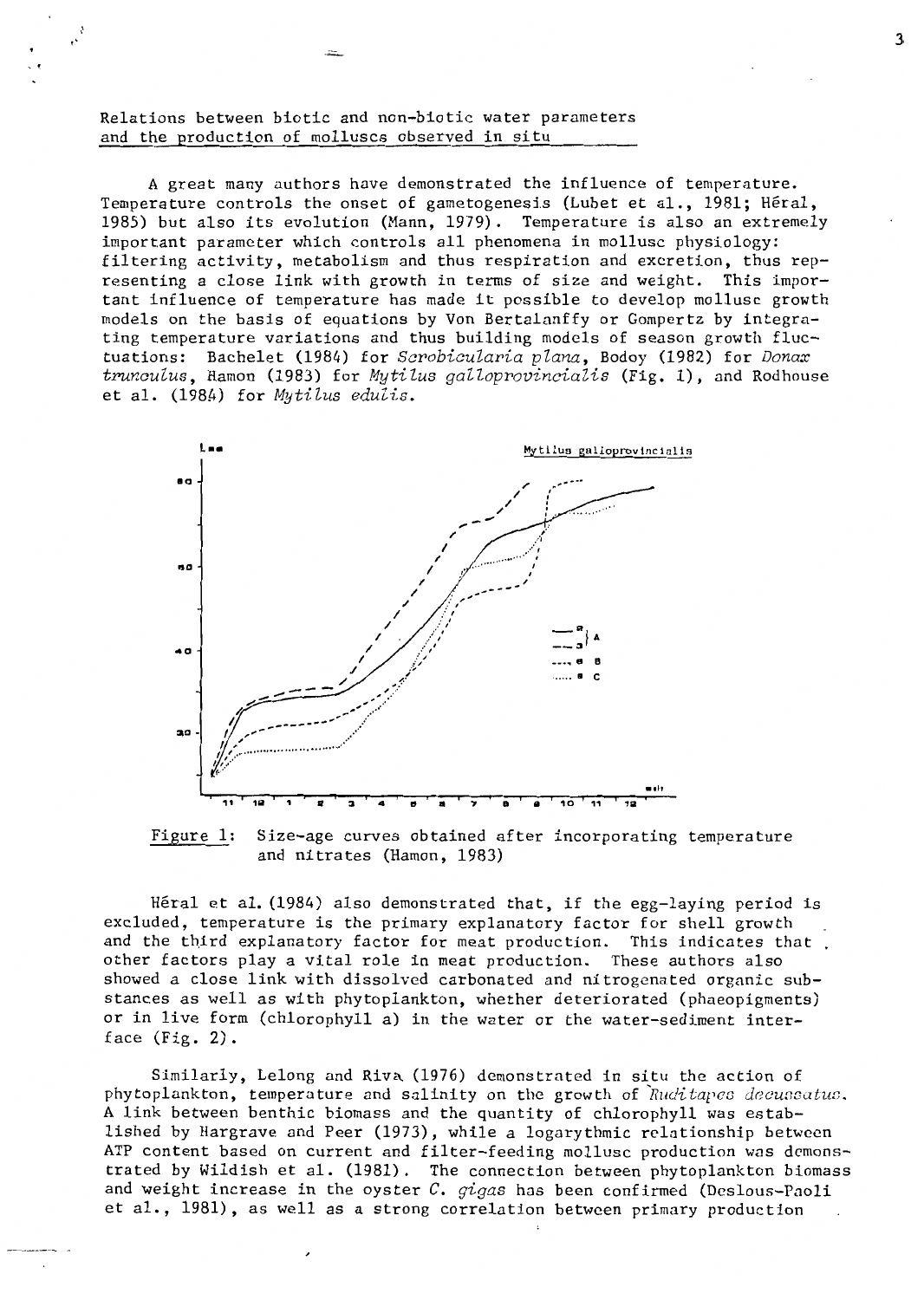| <b>WATER</b> |                                                                                                                                                                                                      |  |  |  |  |  |  |
|--------------|------------------------------------------------------------------------------------------------------------------------------------------------------------------------------------------------------|--|--|--|--|--|--|
|              | I. Ses Ses.0 ATP Chla Phico Prot Carbh Fat C N Bact C A Cl A.A. N  <br>alla bundla<br>Ω÷μ.                                                                                                           |  |  |  |  |  |  |
| meat         | 0.54 -0.32 -0.41 0.03 -0.25 0.85 -0.19 0.58 0.05 -0.24 -0.25 -0.26 0.98 -0.16 0.21 0.37 0.57                                                                                                         |  |  |  |  |  |  |
| 6.           | $\begin{bmatrix} 0.28 & -0.41 & 0.05 & 0.35 & 0.31 & 0.55 & 0.03 & 0.25 & 0.05 & 0.34 & 0.40 & -0.25 & 0.15 & -0.03 & 0.51 & 0.32 & 0.39 \end{bmatrix}$                                              |  |  |  |  |  |  |
| shell        | 0.17 -0.35 -0.30 0.17 -0.30 0.31 -0.41 0.20 -0.17 -0.46 -0.47 0.45 0.77 -0.33 -0.04 0.17 0.54                                                                                                        |  |  |  |  |  |  |
|              | 0.87 -0.50 -0.14 0.05 -0.25 0.55 -0.04 0.29 -0.14 -0.28 0.35 -0.09 0.27 -0.27 -0.11 0.57 0.57                                                                                                        |  |  |  |  |  |  |
| Prot.        | 0,69 -0,35 -0,36 0,05 -0,26 0,89 -0,19 0,56 0,02 -0,20 -0,21 -0,23 0,92 -0,15 0,19 0,41 0,54                                                                                                         |  |  |  |  |  |  |
|              | $[0.25 - 0.37 - 0.20 - 0.35 - 0.32 - 0.48 - 0.07 - 0.05 - 0.45 - 0.55 - 0.17 - 0.13 - 0.07 - 0.33 - 0.74 - 0.77]$                                                                                    |  |  |  |  |  |  |
| Sugar.       | 0.55 -0.24 -0.45 0.05 -0.20 0.54 -0.21 0.52 0.09 -0.25 -0.35 -0.24 0.88 -0.19 0.23 0.14 0.34                                                                                                         |  |  |  |  |  |  |
|              | $0.19$ 0.02 -0.34 0.19 -0.02 0.24 0.08 0.59 0.29 -0.26 -0.46 -0.19 0.83 -0.16 0.36 -0.23 0.14                                                                                                        |  |  |  |  |  |  |
| Carbh        | $0.54 - 0.43 - 0.45 - 0.07 - 0.27$ 0.59 $-0.08$ 0.61 $-0.05 - 0.74 - 0.15 - 0.35$ 0.89 $-0.05$ 0.73 0.45 0.54                                                                                        |  |  |  |  |  |  |
|              | $0.20 - 0.42 - 0.12 - 0.06 - 0.06 0.43 0.04 0.18 - 0.17 0.16 0.49 - 0.31 - 0.03 0.03 0.10 0.78 0.25$<br>0.59 -0.32 -0.49 0.01 -0.27 0.60 -0.20 0.55 0.03 -0.26 -0.25 -0.24 0.97 -0.17 0.19 0.37 0.46 |  |  |  |  |  |  |
| Fats         | 0,50 -0,51 -0,14 0,27 0,15 0,83 -0,13 0,39 -0,01 0,15 0,06 -0,76 0,54 -0,06 0,53 0,67 0,54                                                                                                           |  |  |  |  |  |  |
|              |                                                                                                                                                                                                      |  |  |  |  |  |  |

|            | Water-sediment interface                                                            |  |  |  |  |  |  |  |
|------------|-------------------------------------------------------------------------------------|--|--|--|--|--|--|--|
|            | Chla Phuen C A Cl Prot Bact Prot Carboli Fat<br>dishundiadia                        |  |  |  |  |  |  |  |
| meat       | $0,43$ 0.00 0.30 0.17 0.04 -0.03 -0.78 -0.16 0.57 -0.01                             |  |  |  |  |  |  |  |
| 6          | $0,71$ 0.45 0.39 0.50 -0.05 -0.29 -0.70 0.44 0.50 -0.44                             |  |  |  |  |  |  |  |
| ₽<br>shell | 0.14 0.02 0.14 0.01 0.19 0.55 0.15 -0.03 0.47 -0.04                                 |  |  |  |  |  |  |  |
| £          | 0.75 0.68 0.02 0.16 -0.23 0.21 0.01 0.44 0.35 0.19                                  |  |  |  |  |  |  |  |
| Prot.      | 0,51 0,15 0,28 0,22 0,06 0,00 -0,27 -0,11 0,56 -0,01                                |  |  |  |  |  |  |  |
|            | $0, 75$ 0.54 0.24 0.75 -0.13 -0.22 -0.49 0.50 0.37 -0.37                            |  |  |  |  |  |  |  |
| Sugar      | 0.73 -0.10 0.32 0.10 0.03 -0.01 -0.24 -0.29 0.52 -0.05                              |  |  |  |  |  |  |  |
|            | $-0.11 - 0.2$ $0.31 0.00 0.10 - 0.09 - 0.32 - 0.21 0.58 - 0.08$                     |  |  |  |  |  |  |  |
| Carbh      | $0.55$ 0.22 0.27 0.27 0.07 -0.10 -0.45 -0.05 0.81 -0.11                             |  |  |  |  |  |  |  |
|            | $0, 13$ 0, $10$ 0, $02$ 0, $13$ -0, $13$ -0, $28$ -0, $14$ 0, $32$ 0, $21$ -0, $31$ |  |  |  |  |  |  |  |
| Fats       | 0.37 7.03 0.27 0.14 0.02 -0.08 -0.37 -0.22 0.54 -0.12                               |  |  |  |  |  |  |  |
|            | 0.75 0.37 0.48 0.74 0.10 -0.17 -0.67 0.27 0.74 -0.37                                |  |  |  |  |  |  |  |

## $Figure 2:$

 $\bar{z}$ 

 $\epsilon$  $\propto \frac{1}{\epsilon}$ 

Correlation coefficients between water, water-acdiment inter-<br>face and opater production,  $P = one-s_jcone$  opater;  $G = two-jca$ <br>opater,  $0, \theta = a(jnifical)$  coefficient on the threabold of<br> $95\%$  P >  $0, 80$ 

# multiple correlations: whell ow, oysters = 0.18 x water time - 11.45  $r = 0.77$ <br>whell Ig, oysters = 0.14 x chl n = 1n niit - 3.31 (2nd factor T) = r = 0.75<br>weat som, oysters = 0.014 x dimet + 0.017 phneo, water - 2.99 (31d factor T) r = 0.98<br>mea

 $\Lambda$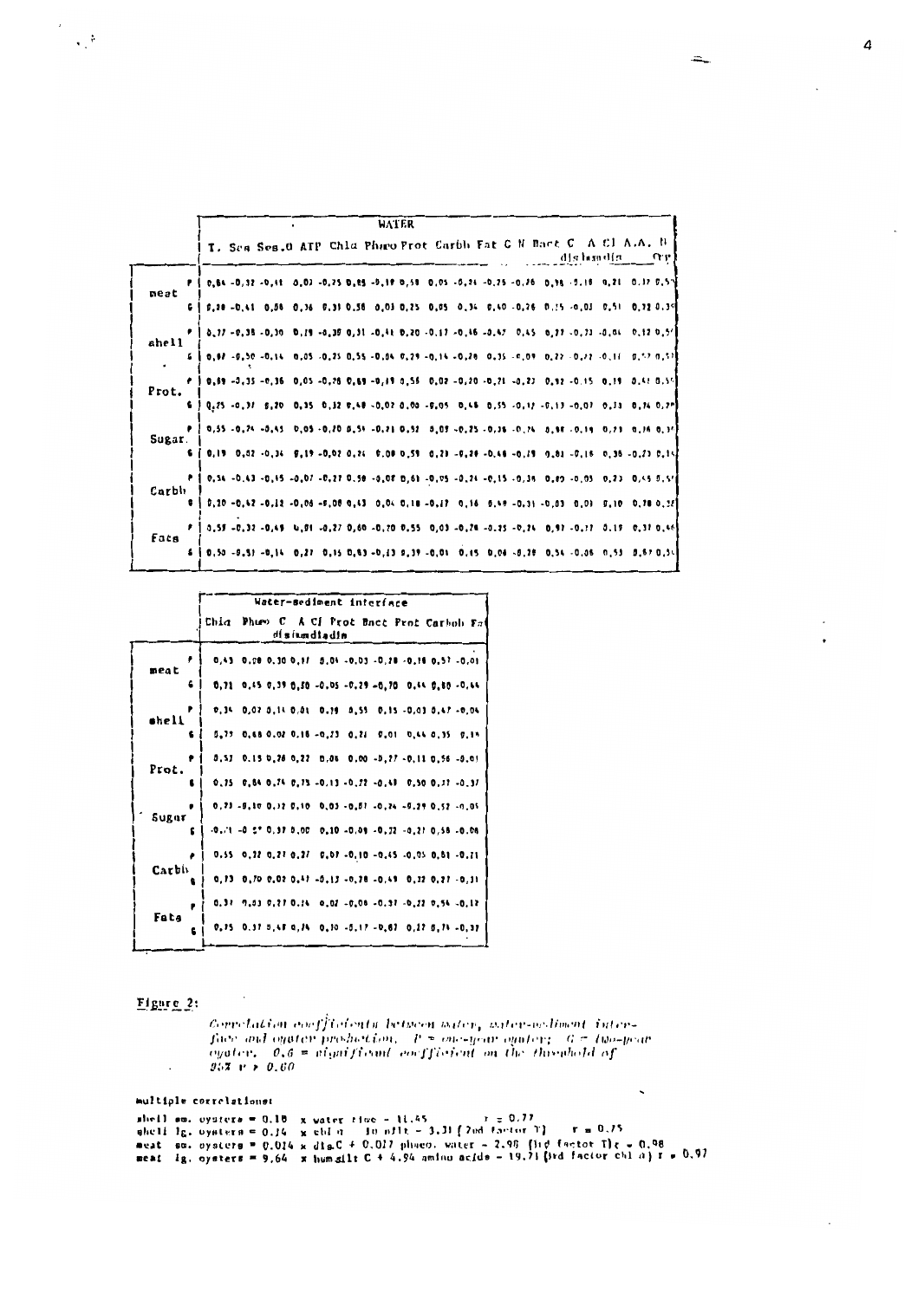and the energy content of *Ruditapes decussatus* (Bodoy and Plante-Cuny, 1983). Kautsky (1982) showed good correlations in *Mytilus edulis* between shell growth and temperature and between shell growth and chlorophyll content, if the gametogenesis period is excluded. Shaffee and Lucas (1982) showed that pro-. duction yields are negative if chlorophyll and temperature levels are at a minimum.

The harmful effect of excessive seston loads on flesh production was shown by Vahl (1980). This was demonstrated in *ChZamys islandica* by Wildish et al. (1981), for various lamellibranchs by Des10us-Pao1i et al. (1981) and by Héral et al. (1983) in adult *Crassostrea gigas*. The importance of bacteria (Prieur, 1981), often associated with particles, was mentioned by Martin (1976) in *Ruditapes decussatus*, by Amouroux (1982) in *Venus veruscosa* and by Mengus (1978).

## Dissolved organic substances

. .  $\frac{1}{2}$ 

> Although experimenta1 work by Péquignat (1973) demonstrated the nutritional role of amino acids and sugars, the energy contribution they represent has to date not been taken into account in determining mollusc energy balances.

> The branchial epiderm of lamellibranchs is the site of high absorption of dissolved organic molecules such as amino acids, sugars and fatty acids. Numerous experimental studies have described these mechanisms, for instance recent articles by Jorgensen (1982-1983, Wright and Stephen (1982), Gomme (1982) and Neil et al. (1983). This absorption mainly takes place in the gills, but also through the stomach and the middle intestine (Stewart and Bomford, 1976; Bomford and Gingles, 1974). The kinetics of this absorption is described using the Michaelis-Menten equation, the constants of which depend on amino acid concentrations present in the ecosystem. Thus *Mytilu3 edulis* can absorb half of the amino acids in water flowing through the branchial cavity at concentrations of 1  $\mu$ mole 1<sup>-1</sup> (Jorgensen, 1983). Jorgensen a1so shows that absorption of amino acids from natural sea water may be sufficient to provide over twice the energy necessary for branchial filtration. Similarly, Wright (1982) estimated that absorption of amino acids contributes 6 to 60%, depending on concentrations available in the water, of the oxydation requirements of metabolism exhausted by respiration. This mechanism makes it possible to satisfy the requirements of Il amino acids necessary to *Mytilus caoifornianus*, principally L-methionine and L-lyzine-NCl (Harrison, 1976), a10ng with taurine, which represents 70% of the pool of free intra-cellular amino acids in the gi1ls (Zurburg and de Zwaan, 1981). Conversely, Nell et al. (1983) showed that, a1though active absorption is observed for glucose, the absorption resemb1es a sort of passive diffusion that makes no major contribution to the carbohydrate requirements of oysters.

Simi1arly, a certain number of disso1ved organic substances may be absorbed through the same metabo1ic channel and no longer play a role in energy supply, but rather the role of a growth substance like choline chloride or vitamins (Nell et al. 1983). Collier et al. (1953) also showed the very beneficial effect of carbohydrates present in the marine environment on pumping rates and the intervalval activity of oysters. These observations 1ed to the development of the early artificial diets based on sugars, fats and vitamins (CasteIl and Trider, 1974; Trider and CasteIl, 1980; Nell and Wisely, 1983).

In coastal waters, disso1ved amino acid 1eve1s vary between 0.2 and 2 pmole per litre (North, 1975). Jorgensen (1982) found variations in Isefjord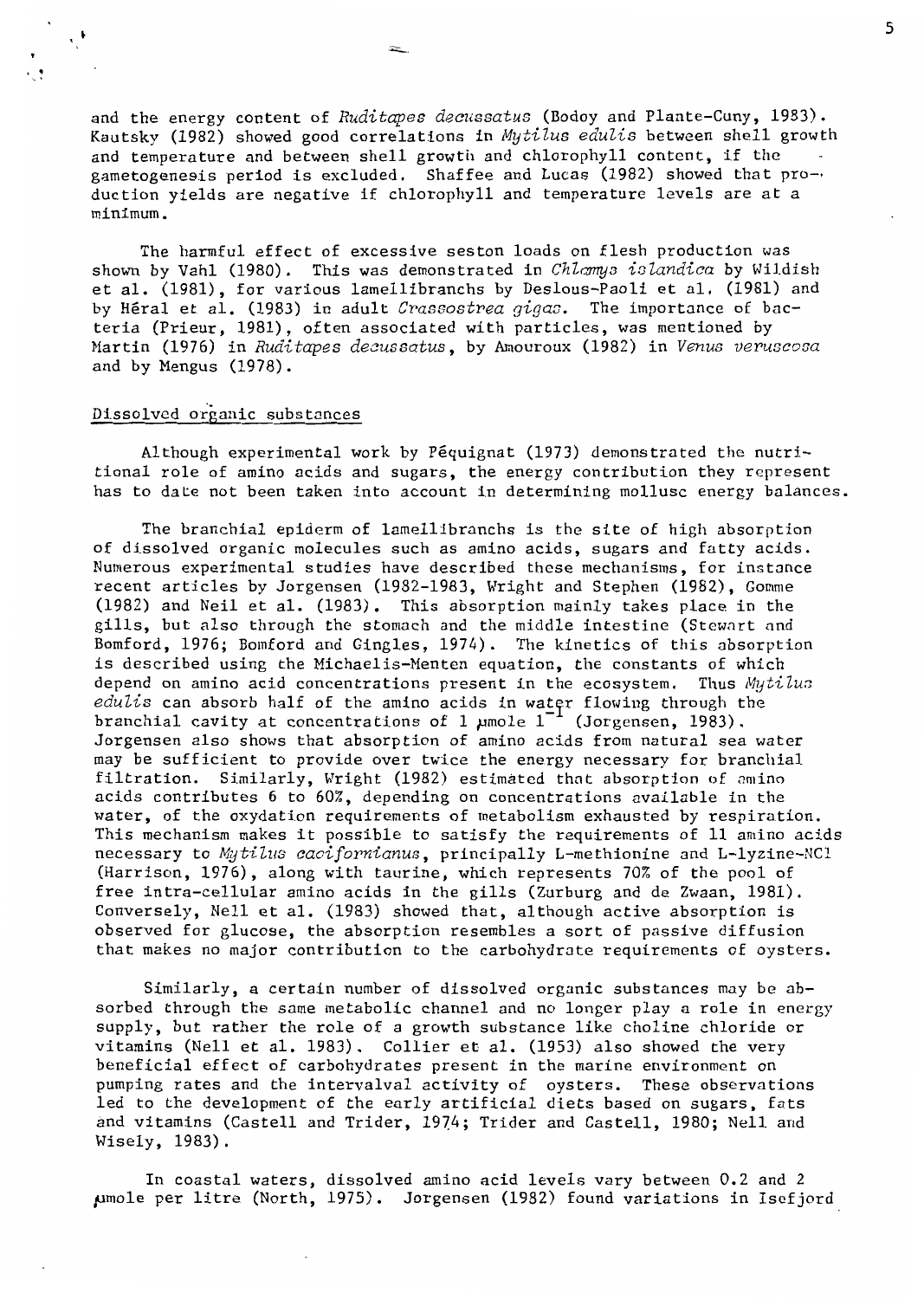

Figure 3: Variations in dissolved amino acid content of waters of the Marennes-Oléron basin (after Héral et al., unpublished)



Figure 4: Uptake kinetics of amino acids in Mytilus edulis adapted to 50% artificial sea water at 14°C (after Jorgensen, 1983)

| Amino acid    | N  | $R_{\rm m}$                               | К.,            | ドッパー                            | Uptake from                                |
|---------------|----|-------------------------------------------|----------------|---------------------------------|--------------------------------------------|
|               |    | $\mu$ mol g <sup>-1</sup> h <sup>-1</sup> | $\mu$ M        | $\frac{1}{2}$ $g^{-1}$ $h^{-1}$ | 1 uM<br>$\mu$ mol $g^{-1}$ h <sup>-1</sup> |
| Glycine       | 9  | 9.6 ± 1.1                                 | $4.2 \pm 0.3$  | $2.0 \pm 0.3$                   | $1.8 \pm 0.2$                              |
|               | 4. | $18.2 \pm 2.0$                            | $3.9 + 0.3$    | $4.7 \pm 0.7$                   | $3.8 \pm 0.5$                              |
| Glutamic acid | 2٠ | 9.6(8.7, 10.5)                            | 3.2(3.1, 3.2)  | 31(2.8, 3.3)                    | 2.3(2.1, 2.5)                              |
| l Taurine     |    | $9.7(7.4 - 12.5)$                         | $5.113.3 - 83$ | $21(1.5 - 2.5)$                 | $1.6(1.3 - 1.9)$                           |
| l Glutamine - | 4  | $20.3 \pm 3.0$                            | $10.4 \pm 2.1$ | $2.0 \pm 0.2$                   | $1.8 \pm 0.2$                              |
| Tyrosine.     |    | 9.9(9.9, 9.9)                             | 23(17, 29)     | 0.5(0.3, 0.6)                   | 0.5(0.3, 0.6)                              |

between 0.4 and 2.5  $\mu$ mole 1<sup>-1</sup>. In the Marennes-Oléron basin, Héral et al.<br>(unpublished) found fluctuations between 0.2 and 10  $\mu$ mole 1<sup>-1</sup>, but these showed no significant seasonal peaks, and daily variation during a given tidal cycle was greater than annual variation. The same was true for dissolved glucose or dissolved organic and inorganic carbon (Feuillet et al., 1979; Feuillet, pers. comm.). These wide variations may be due to the fact that measurements within the ecosystem are a synthesis of absorption and excretion by molluscs but also by phytoplankton and bacteria.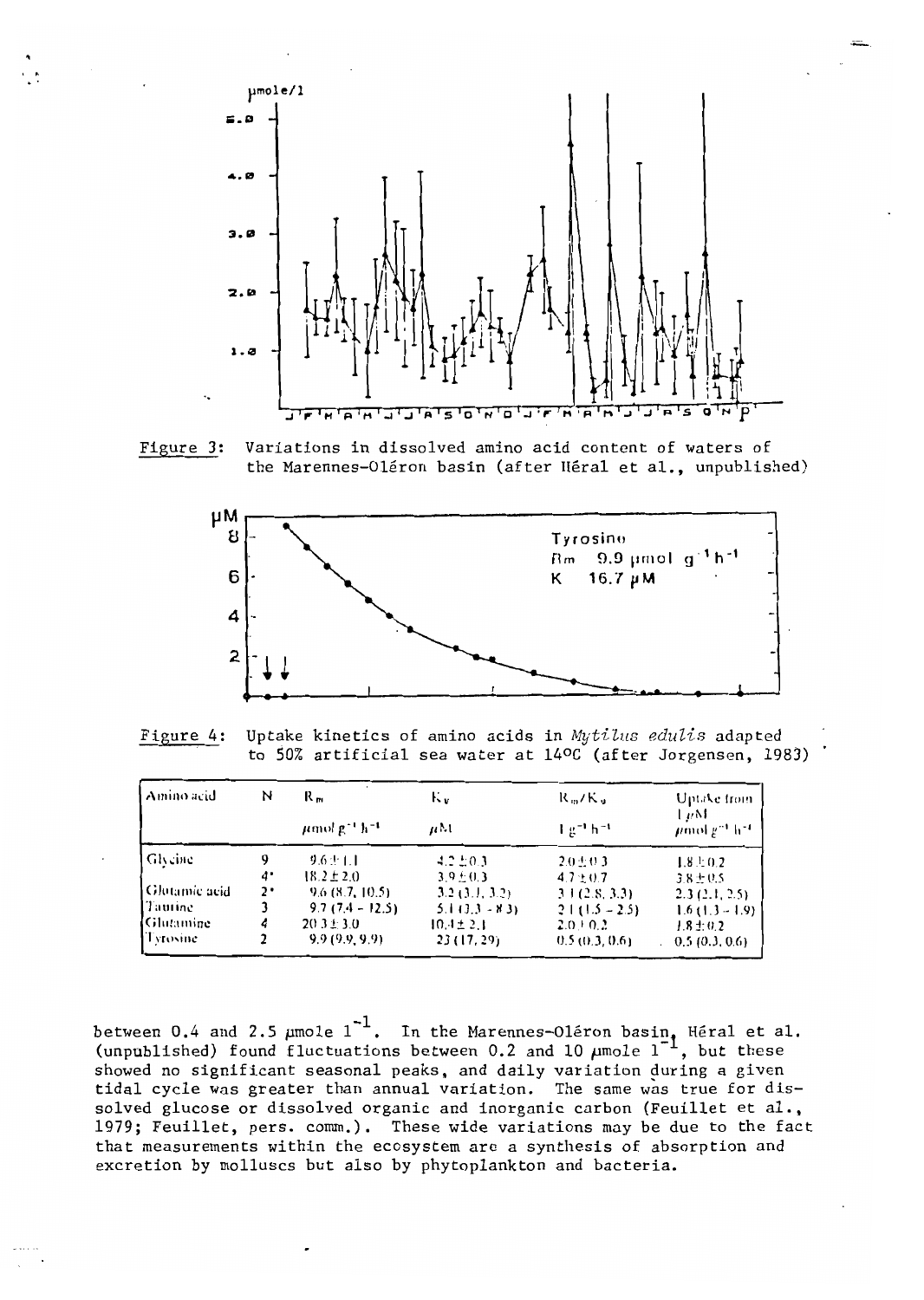## Suspended particulate matter

#### - Size consumed by filter-feeding molluscs

Recent use of particle meters (Coulter Counter, Luzex) has made it possible to determine the sizes trapped by the branchial filters of molluscs. It would appear that different species select different sizes. Fifty per cent of the particles retained by *Mytilus edulis* measured 1.5 µ (Silvester and Sleigh, 1984), and for *Cardium glaucum* 50% were 1  $\mu$  (Jorgensen et al., 1984), while for the anomia *Monia squarma* 50% were 3.5  $\mu$  (Jorgensen et al., 1984) and for *Crassastrea gigas* 50% were 3 *p* (Kusuki, 1977; Deslous-Paoli and Héral, unpublished).

7

Optimum filtration for the oyster *C. gigas* takes place at 8-9 microns, while for *C. virginica* it is 5 microns (Palmer and Williams, 1980), and for mussels it is also 5 microns. These selection differences are not constant, however, and appear to depend on the seston load of the system. Deslous-Paoli and Héral (unpublished) show an increase in retention efficiency for waters with low turbidity for *C. gigas*, and Palmer and Williams (1980) demonstrate the same fluctuations for *C. virginica.* AlI particles larger than this size will then be trapped by the gills. The upper limit of ingestion is difficult to determine, but Paulmier (1972), examining stomach contents, indicates that particles smaller than 50 µ predominate, while those measuring 50 to 100  $\mu$  are frequently found, but particles of 100 to 150  $\mu$ are very rare.

It thus appears necessary, when studying particulate matter ingestible to molluscs, to take into account this size criterion and make biochemical analyses of the organic matter using differential filtration. This would yield a more accurate picture of the energy value of the fraction of this matter in estuary environments that can be utilized by molluscs. It has been observed in estuaries that the fraction ranging between 1 and 3  $\mu$ , of which only a small proportion is retained by the molluscs, may represent 50% of the total number of particles (Fig. 6). Conversely, nannoplankton smaller than 20  $\mu$  is directly related to growth of *Mytilus edulis* in the Gulf of Maine (Incze et al., 1980), while for the same species Rosenberg and Loo (1983), working in northwestern Sweden, found the same close link between nannoplankton and mussel weight increase.

- Seston

The mineraI portion of seston may be significant in estuary environ ments during the winter period, when foreshore sediment is put back into suspension by strong tidal currents and storms, along with inflow from estuaries under high water conditions, allowing the silt plug to be expulsed. This high mineraI load causes dilution of particulate organic matter and thus diminishes the energy value of suspended material. This causes molluscs to lose weight, since they must draw on their reserves in order to make up for the deficit. Vahl (1980) offers this explanation for variations in growth rates of *Chlamys islandica.* As weIl, Deslous-Paoli et al. (1981) and Héral et al. (1983) show the negative effect of seston contents higher than 100 mg 1-1 on meat production in *C. gigas* and explain this negative production by the high rate of biodeposit mainly composed of pseudofaeces, causing larger amounts of energy to be used for sorting particles, mucus secretion and gill cleaning, at a time when phytoplankton biomass is in short supply.

## - Bacteria

Counting aerobic heterotrophic bacteria populations, generally called total microflora, makes it possible to quantify bacteria biomasses, although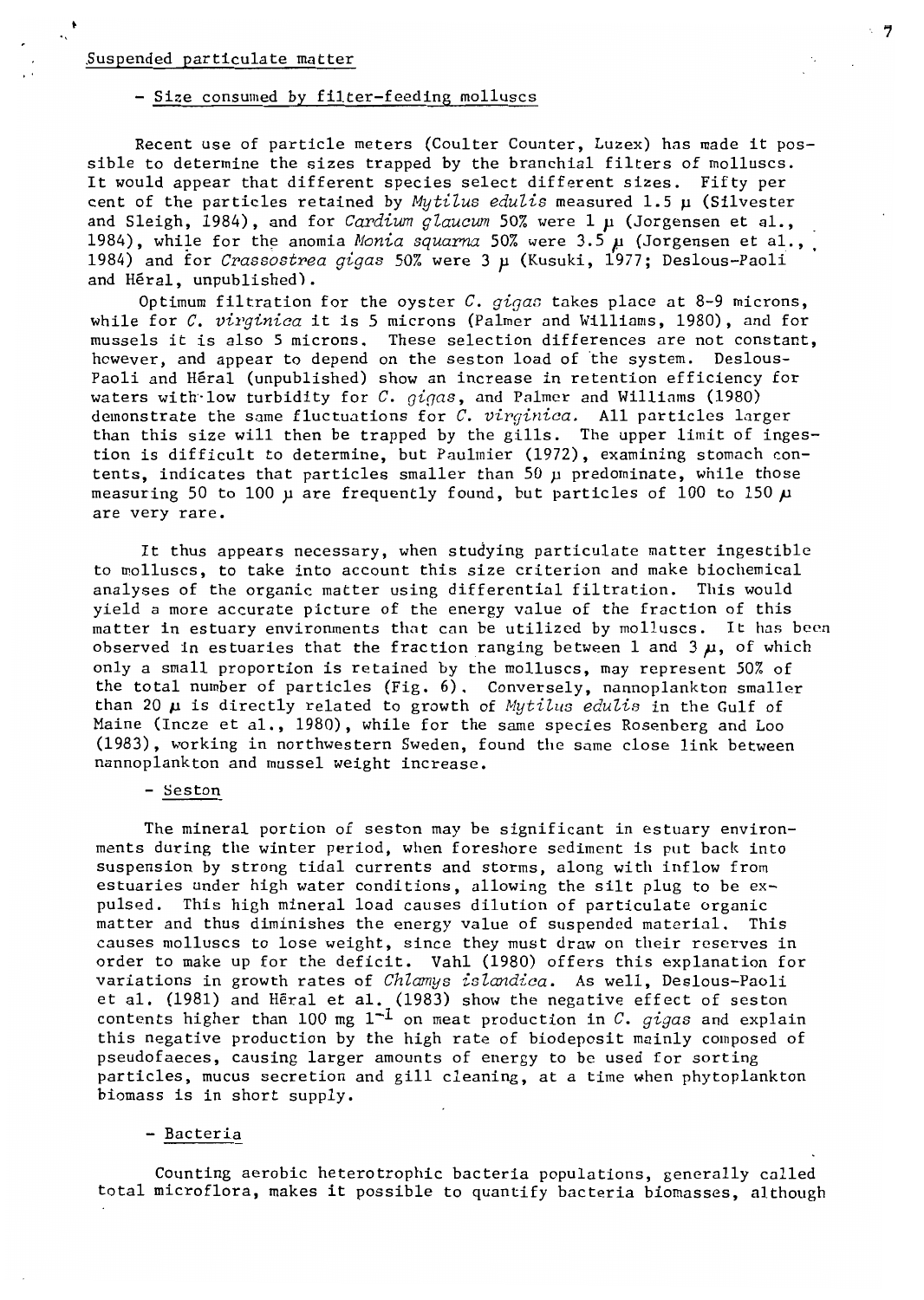

 $\ddot{\cdot}$ 

k,



 $\overline{\phantom{0}}$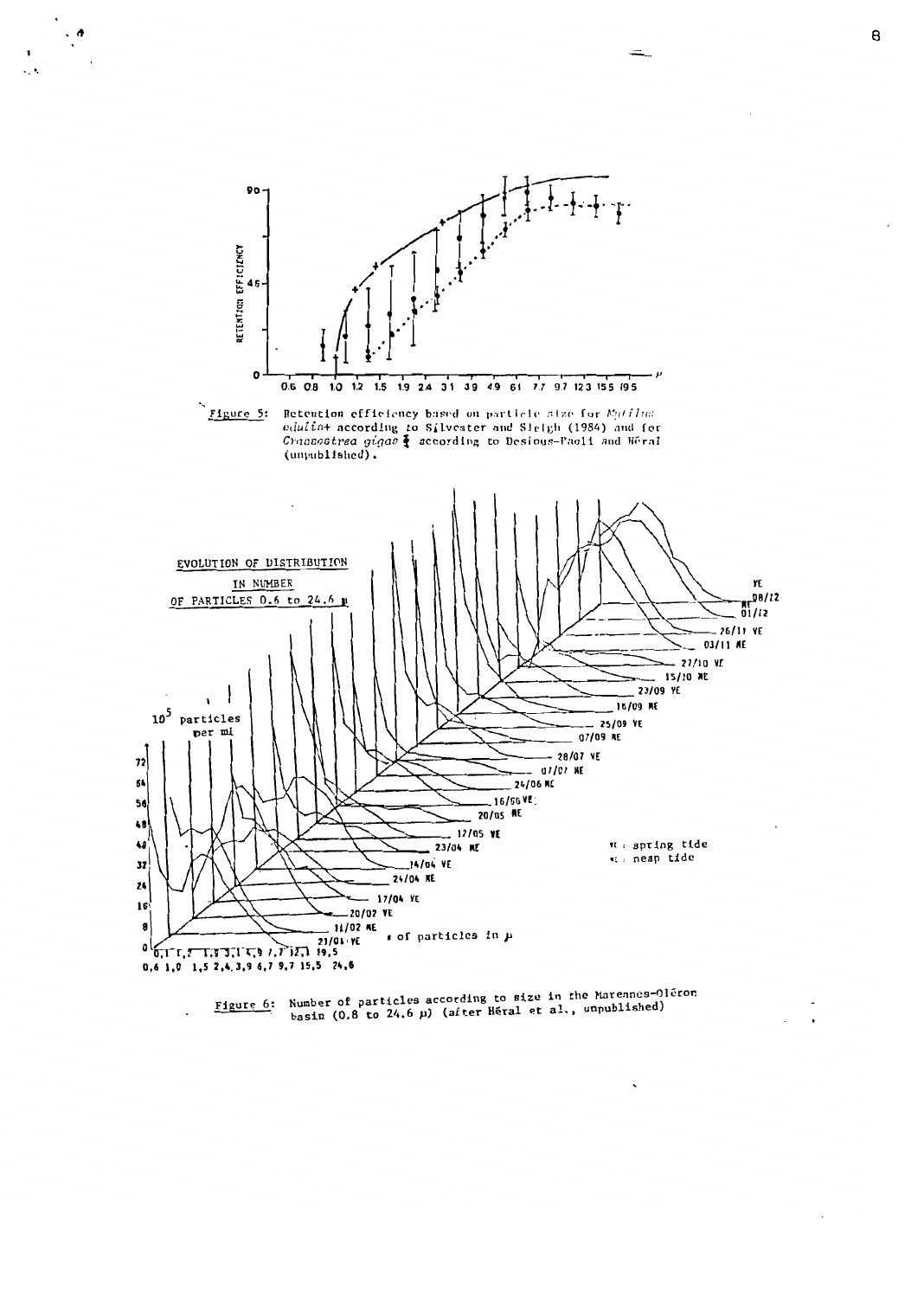it is necessary to convert these biomasses into their energy equivalent in order to compare their contribution with that of phytoplankton. Ferguson and Rublee (1976) estimate that, on the average, a bacterium corresponds to 7.8 x 10<sup>-2</sup> g of carbon, and this value falls into the range given by Hamilton and Holm Hansen (1967). In the absence of a specific calorimetric coefficient for bacteria, that defined by Salonen et al. (1976) has been applied, i.e. 10.97 cal mg<sup>-1</sup> of carbon for total aquatic invertebrates. Héral et al. (1983) and Deslous-Paoli and Héral (1984) showed that bacterial biomasses in a shellfish basin represent only a small part of the energy available to filter-feeding molluscs and that there is a high degree of variability between high and low water (Fig.7).





Zobell and Landon (1979), however, presented experimental results showing growth of adult Mytilus californianus on bacteria-based diets. Newell (1965) showed that Macoma balthica ingests and utilizes bacteria. Similarly Chakroun (1964) demonstrated that mussels concentrate the microflora in their environment. Martin (1978) pointed out that Venerupis decussata causes bacterial concentrations in a closed space to decrease by a factor of 7 in five hours. while phytoplankton is simultaneously consumed by a factor of 14. The capacity of bivalves to retain bacteria depends on their state in the natural milieu. Free bacteria are rare, and Sorokin (1981) showed that 30% to 40% of bacterial plankton form colonies of diameters greater than 4  $\mu$  and are thus more easily trapped by the branchial filters of filter-feeders, while the remaining bacteria are associated with suspended particles, particularly organic detritus. Lopez (1980), however, demonstrated the active role played by extracts from the crystalline style of Mytilus edulis in detaching bacteria from their substratum. Wiebe and Pomeroy (1972) estimate that  $2.8 \times 10^6$ bacteria per ml would be required to support filter-feeder metabolisms, while Prieur (1981) found that the maintenance ration for a juvenile Mytilus edulis should be 1.33 x  $10^6$  cells per ml. Such figures may be found in estuaries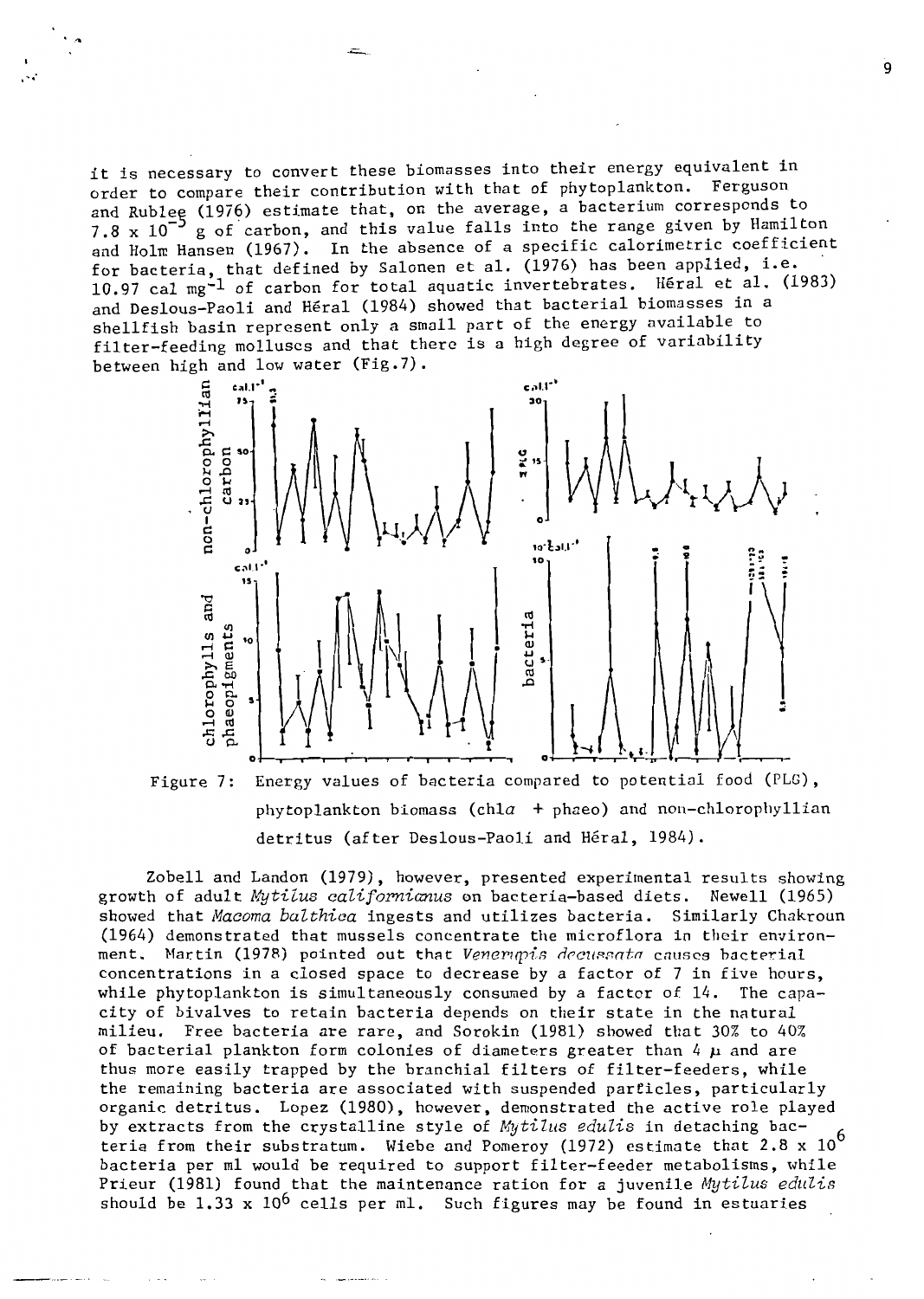(Goulder, 1976; Héral and Prou, 1980), but they are neither constant nor current in natural environments (Prieur, 1981). For adult molluscs, therefore, bacteria appear to be only a complementary ration. The same is true for yeasts, and Epifania (1979), comparing diets with varying proportions of phytoplankton and yeasts, showed that juvenile *Argopecten irradians, Mercenaria mercenaria* and *Mytilus edulis* show good growth with a mixture containing 50% yeast. For *Crassostrea virginica,* on the contrary, any increase in the percentage of yeast in diets causes a drop in the growth of meat. Urban and Langdon (1984), working with the same species, confirm that growth in oysters fed with algae-yeast mixtures depends mainly on the quantity of phytoplankton.

## Suspended organic matter

Non-living matter may be estimated on the basis of pnrticulate carbon and nitrogen, from which has been subtracted the quantity of carbon and nitrogen of recent phytoplankton origin, as represented by the total amount of chlorophyll *a* and phaeopigments. The remainder thus obtained is multiplied by a caloric coefficient different from that of the plankton, which would overestimate the energy content (Héral et al., 1980). Bernard (1974) proposed 4 cal mg $^{-1}$  of carbon, while Kenchington (1970) found a coefficient of 2.7 cal  $mg^{-1}$  of carbon for detritus, Parsons (1963) 5.8 cal mg<sup>-1</sup> of carbon and Heral et al. (1980) a coefficient of 2.6 cal mg<sup>-1</sup>. An estimate is thus obtained of the organic carbon of the non-chlorophyllian tripton representing detritus.

Accordingly to Widdows et al. (1979), the sum of the biochemical constituants of organic matter represents an estimate of the potential food for a filter-feeding mollusc. The resulting protides, fats and carbohydrates are multiplied by calorie conversion coefficients described by Brody (1945), which are 5.65 cal.mg<sup>-1</sup>, 9.45 cal.mg<sup>-1</sup> and 4.10 cal.mg<sup>-1</sup> respectively. As for organic carbon content, Telek and Marshall (1974) showed that inorganic carbonates may produce an interference as great as 30% in CHN measuring when samples are rich in highly-carbonated mineral sestons. Héral et al. (1980) reported on the difference between the results of measuring organic carbon by combustion at 900 $^{\circ}$ C and those for organic seston burned at 400 $^{\circ}$ C. The same authors demonstrated that potential food (the sum of protides, fats and carbohydrates) represented only 2.6% of total seston, 16.6% of organic seston and 24.3% of organic matter as determined by CHN. This agrees with the results of several earlier studies (Menzel and Ryther, 1970; Ho1m-Hansen, 1972; Strickland, 1972; Widdows et al., 1979), which showed that a large proportion of particulate organic matter resists biochemica1 ana1ysis, while mo1luses apparently proportionately use only these reactive forms (Widdows et al., 1979). Notwithstanding the use of coefficients representing two times les\$energy than those for live plankton, potential food energy represents only an average of 50% of the calories calculated on the basis of organie carbon. The remaining 50% are 1inked to structural elements that are difficu1t to aceount for with biochemical analyses.

Use of detritus by mo11uscs may take place in two ways (Berry and Schleyer, 1983), either only the microorganisms attached to the detritus are digested and the non-digestible detritus rejected intact in the faeces and replaced in suspension where they may be recolonized by bacteria (Newel1, 1965; Darne11, 1964; Odum, 1971), or part of the detritus is digested along with the associated bacteria (Adams and Angelovic, 1960), since the digestive enzymes of molluscs have the ability to utilize them (Bayne et al., 1976).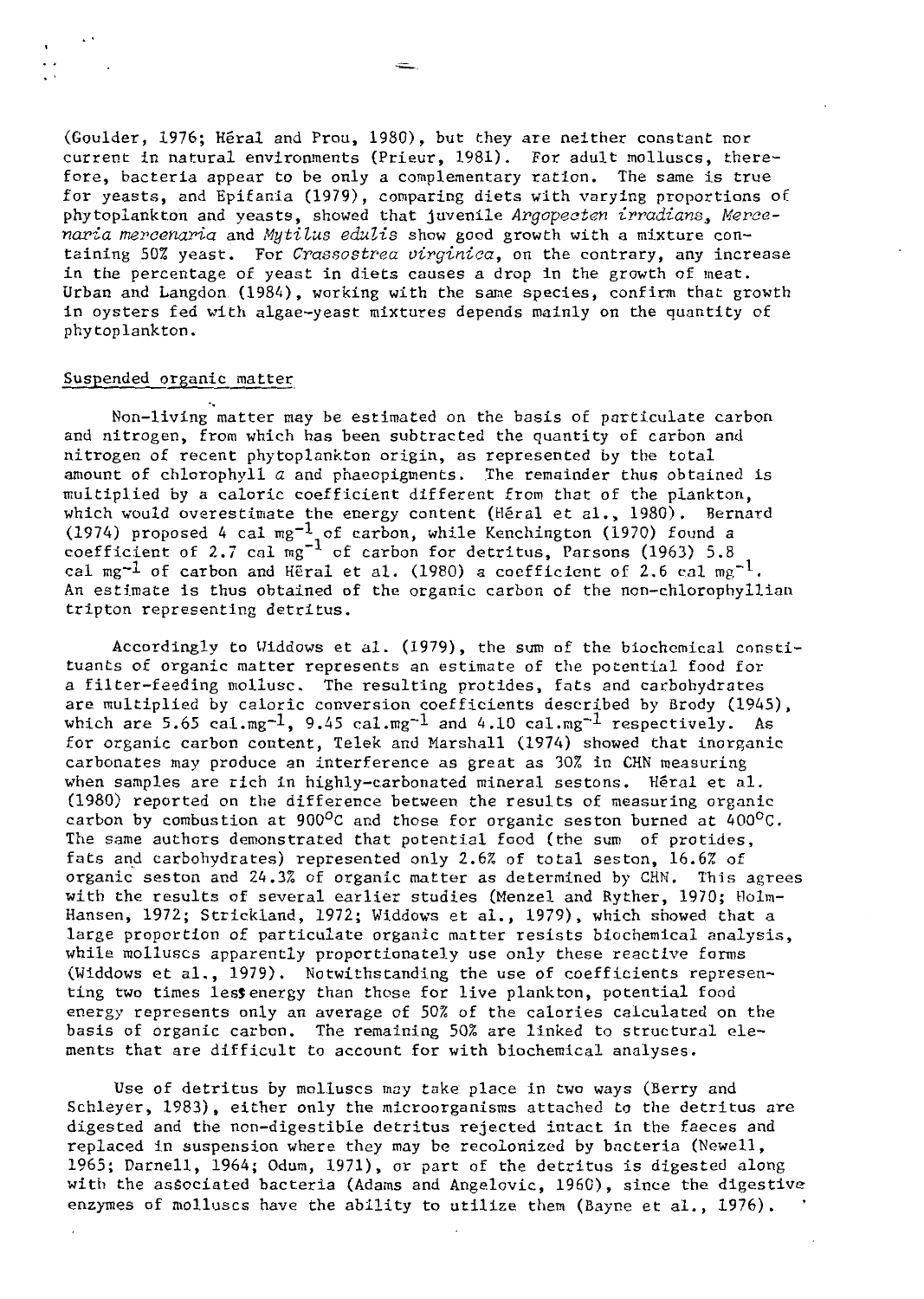which will enable the phytoplankton fraction to be followed in connection with branchial-filter retention efficiency and mollusc growth. Incze et al. (1980) found a direct relationship between nannoplankton smaller than 20  $\mu$ and the growth of Mytilus edulis, whereas Lassus et al. (comm. pers.), working in the Leucate pond, proved that a chrysophyceae 2 to 3  $\mu$  long at 3.2  $\chi$  10 cells per litre caused oysters to lose weight and even starve to death.

| Location                                    | Chlorophyll $\alpha$<br>$\mu$ g. 1 <sup>-1</sup> |               | Phaeopig $z_1$<br>ments $\mu$ g.1 |                     | $\mu$ g.1 | % chloro-<br>phyll $\alpha$ |
|---------------------------------------------|--------------------------------------------------|---------------|-----------------------------------|---------------------|-----------|-----------------------------|
| Brest Harbour<br><b>RNO</b><br>Station 5    | m<br>max                                         | 2.14<br>9.17  | m<br>max                          | 0.53<br>0.78        | 2.67      | 80.1                        |
| Gulf of Morbihan<br>Station 4<br><b>RNO</b> | $^{\rm m}$<br>max                                | 1.10<br>4.20  | m<br>max                          | 1.47<br>2.52        | 2.57      | 42.8                        |
| Marennes-Oléron<br>Station 3<br><b>RNO</b>  | m<br>max                                         | 2.35<br>10.08 | m<br>max                          | 4.25<br>12.2        | 6.60      | 35                          |
| Arcachon<br><b>RNO</b><br>Station 3         | m<br>max                                         | 1.04<br>1.6   | m<br>max                          | $\cdot$ 2.04<br>6.6 | 3.08      | 33                          |
| Thau<br><b>RNO</b><br>Station 3             | m<br>max                                         | 1.19<br>4.00  | $^{\rm{m}}$<br>max                | 0.77<br>1.63        | 1.98      | 60                          |
| Ria de Arosa<br>Tenore & Gonzales (1976)    | m<br>max                                         | 7.9<br>40     |                                   |                     |           |                             |
| Lynher Estuary<br>Widdows et al. (1979)     | $\mathbf{m}$<br>max                              | 1.4<br>4.0    |                                   |                     |           |                             |
| Natal, South Africa<br>Schleyer (1981)      | m<br>max                                         | 2.13<br>3.88  |                                   |                     |           |                             |
| oyster claires<br>Robert (1982)             | $\mathbf{m}$<br>max                              | 5.12<br>20    | m<br>max                          | 4<br>0.98           | 9.12      | 79                          |

Table 3: Phytoplankton biomass estimated according to chlorophyll a and phaeopigment contents in selected mollusc-rearing areas

A number of experimental studies of mollusc nutrition have been undertaken to get a better idea of the action of phytoplankton and the quantities of phytoplankton molluscs need for growth, reproduction and metabolism. Walne (1970) showed that a great many algae (19) may form the basis for feeding juveniles of Ostreae, Mercenaria and Mytilus. This author later demonstrated (Walne, 1974) that mollusc growth is obtained more rapidly using a mixture of 3 algae rather than one or two algae alone. During a number of experiments being carried out in hatcheries, it became apparent that some algae, when found alone, did not cause any growth. Epifanio (1979), working on 15 diets based on 4 algae, found that size and weight increase were not correlated with total chemical composition nor with amino acid composition, but rather depended on the rate and speed of digestibility of an alga based on its anatomy (theca) as well as concentrations of it in stomach contents (Romberger and Epifanio, 1981). Epifanio et al. (1976) nevertheless also showed that Thalassomia pseudorona alone can support growth of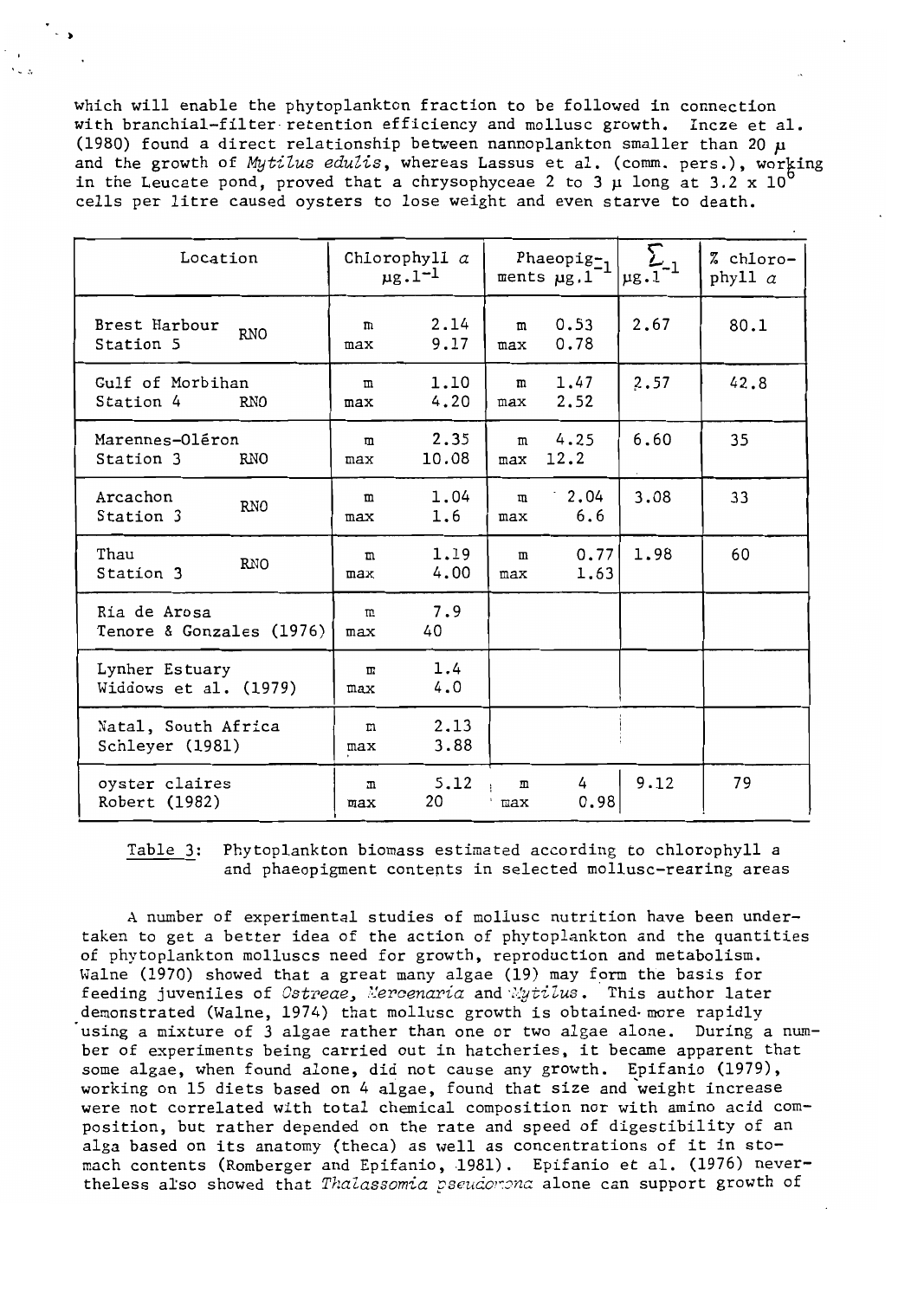If we compare the various energy values found by different authors (Table 2), we may observe a certain consistency in the calorie content found in different ecosystems.

| False Bay<br>S.A.      | Griffith (1980)       | 6.1 KJ $g^{-1}$ ash-free seston                                                                                  |
|------------------------|-----------------------|------------------------------------------------------------------------------------------------------------------|
| Linher Estuary<br>G.B. | Widdows et al. (1978) | 23.6 KJ $g^{-1}$ protides,<br>lipids, glucides                                                                   |
| Ori Reef<br>S.A.       |                       | Berry and Schleyer (1983)   19 KJ $g^{-1}$ ash-free seston                                                       |
| Marennes-Oléron        | Héral et al. (1980)   | 0.5 KJ $g^{-1}$ seston<br>3.6 KJ $g^{-1}$ ash-free seston<br>21 KJ g <sup>-1</sup> protides, lipides<br>glucides |

## Table 2: Energy values of 1 g of seston in selected shellfish ecosystems

## - Phytoolankton

Phytoplankton contents follow a seasonal cycle that depends on temperature and on factors that control phytoplankton growth, in particular nitrates and phosphates. Phytoplankton biomasses may be followed by measuring chlorophyll or ATP, as weIl as by counting the number of phytoplankton cells. The most commonly used data are chlorophyll counts. Biomasses vary from year to year at a given site, depending on inflow from estuaries, and may also vary from bay to bay (Table 3). It may be noted that areas of intenstive mollusc culture show high phaeopigment contents, only 30% of the chlorophyll being active. From a methodological standpoint, this grazing action by molluscs means that phaeopigments must be carefully separated from chlorophylls. It may also be seen that, in areas where mollusc-rearing is the most intensive (Marennes-Oléron, Ria de Arosa), the highest phytoplankton biomasses are found.

It should be borne in mind that, in these coastal environments, the microphytobenthic biomass is from 2 to 25 tirnes greater than the phytoplankton biomass (Zanette, .1980; Robert, 1982), And that any strong tidal currents or severe weather conditions will replace this surface film in suspension, thus making it available to filter-feeding molluscs.

To translate phytoplankton biomass into the energy equivalent, most authors use the factor Organic C = 60 chlorophyll  $\alpha$  (Strickland, 1960), and then apply the average K-factor of  $11.4$  cal.mg<sup>-1</sup> of organic carbon (Platt and Irvin, 1973). The same type of conversion may be applied to phaeopigments, The same type of conversion may be applied to phaeopigments, since, although they represent cells that are in the process of breaking down (Héral et al., 1983), they may have the same nutritive value. It is desirable to study these phytoplankton biomasses according to their size and separate nannoplankton, at 3  $\mu$  to 20  $\mu$ , from phytoplankton at 20-100  $\mu$  and 100-250  $\mu$ ,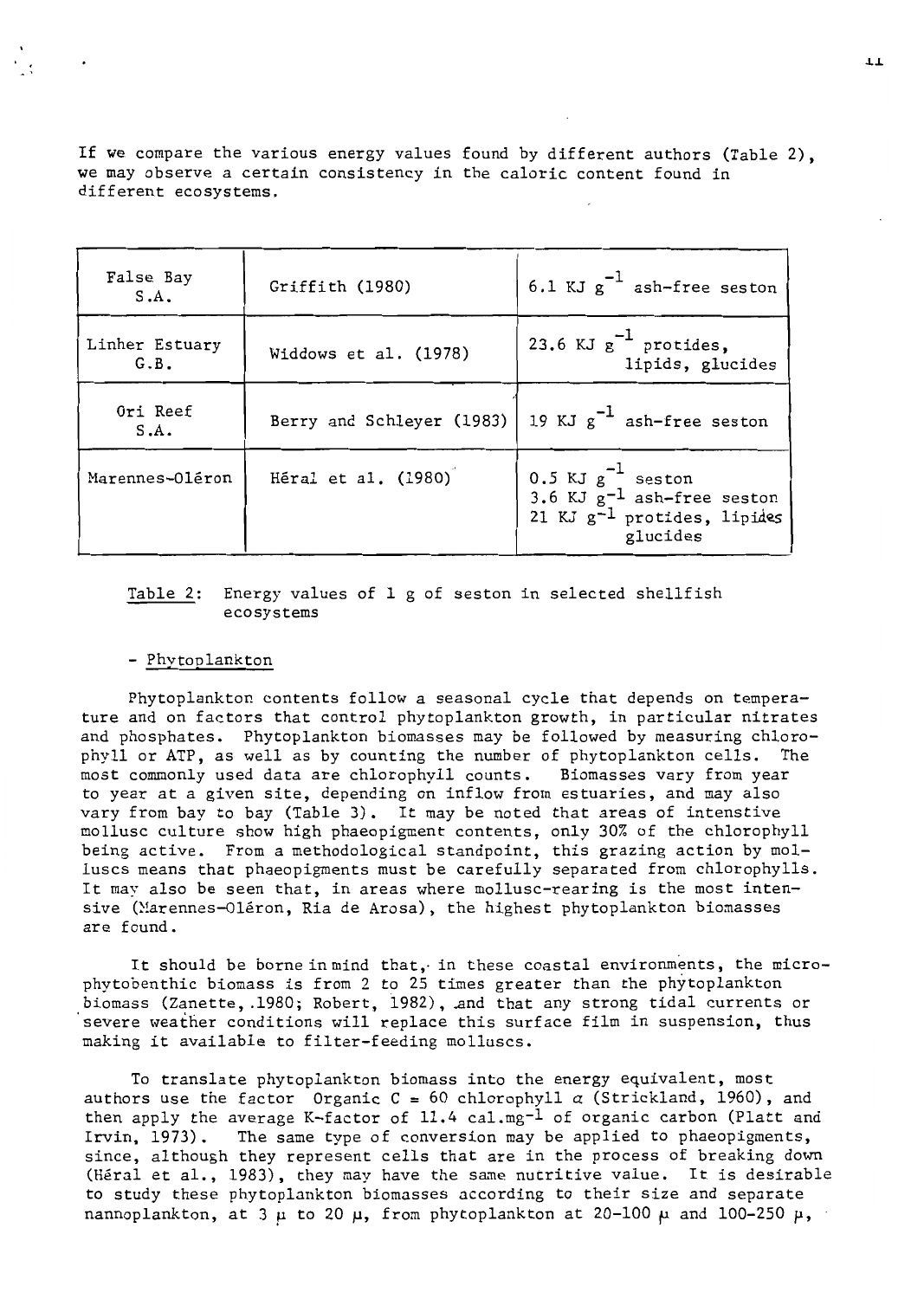*Mercenaria mercenaria,* and Flaak and Epifanio (1978) again used this alga, produced in different cultural conditions, with varying sizes and biochemical composition. These authors showed that *Crassostrea virginica* grows more rapidly with a culture medium that is richer in carbohydrates than in proteins. In parallel with these nitrition studies, work was done on an approach to use by molluscs of natural phytoplankton populations, and Héral et al. (1982) showed evidence for consumption of natural populations by *Ruditapes phiZippinarum,* while Nedhif (1984) described the exhaustion of phytoplankton in basins where this clam was being reared. Zanette and Garnier (1981) gradually eliminated the phytoplankton in claires by increasing the density of cultivated *Crassostrea gigas,* with oyster growth depending on the quantity of phytoplankton consumed.

## - Energy balance

 $\ddot{\phantom{0}}$  .

If we wish to establish the relation between quantity of food, whether dissolved or particulate, and the energy requirements of mollscs, it must be borne in mind that water masses are in constant movement due to currents flowing over culture areas, and thus bring in a flow of food that will depend on the speed with which the water mass moves. Héral et al. (1983) used the following formula to express this:

$$
X = \frac{\sum_{i=1}^{n} x_i \cdot ci}{n} \cdot T \cdot h
$$

where X is the quantity of energy per  $m^2$  and per day of the water column Xi is the quantity of energy in Kcal or Kjoules per  $m^3$  of a sampling

from a tidal cycle

Ci is the instantaneous current at sampling

n is the number of the sample

T is the immersion time of the oyster population

h is the height of water

This formula considers that the mollusc population feeds in a permanent manner during immersion, but many physiological studies have shown that molluscs adapt to discontinuous feeding, either due to immersion or imposed by feeding and digestion cycles (Langton and Gabbott, 1974; Owen, 1974). Langton and McKay (1976) obtained growth in *Crassostrea gigas* by adding food discontinuously, with 6 hours with food and 6 hours without. Higgins (1980) showed that *Crassostrea virqinica* seerns to be able to detect food levels, and that the quantity of food filtered depends directly upon the time the oysters are exposed to the food. Similarly, Epifanio and Ewart (1977) demonstrated periods of active filtration and periods of quiescence in *Crassostrea virgi*nica. Copello (1982) observed *Crassostrea gigas* to have a filtration rhythm that was synchronized with the tidal cycle.According to Morton (1970, 1977, 1983) and Langton and Gabbott (1974), tidal rhythm controls the crystalline style of *Ostrea edulis* and *Crassostrea gigas*, causing the crystalline style to dissolve after arrival of food with the rising tide, the substances in-<br>gested being digested extra- and intra-cellularly in a cyclical manner extra- and intra-cellularly in a cyclical manner depending on the various enzymatic activities related to digestion (Boucaud-Camou et al., 1985). The rhythmic character of digestion thus appears to be a fact, but filtration could remain constant during the period of immersion for intertidal populations. It must, however, be determine what happens during neap tide periods or in tide-less waters, and whether filtration activity is cyclical. If this is the case, the equation above must be modified using a factor based on the duration of feeding.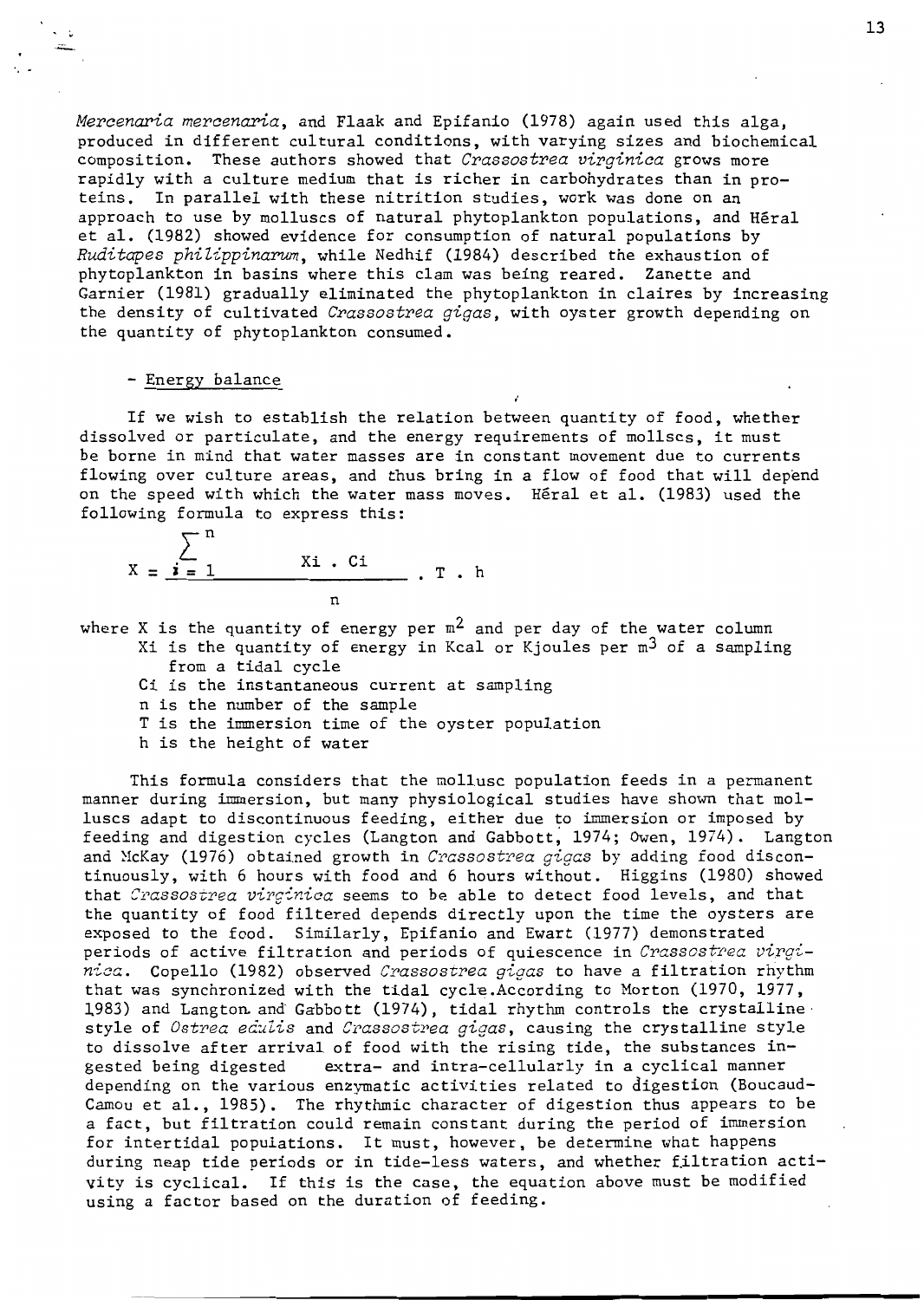

 $\ddotsc$ 

 $\sim 10^{-11}$ 

**r** 

 $\bullet$ 

 $\ddotsc$ 

Figure 8: Annual energy flow between a 0.1 m water column transiting at a current of 0.3 m/s and a population of grown oysters at a density of 200 individuals/m<sup>2</sup> (after Heral et al., 1983, and Deslous-Paoli and Héral, 1984).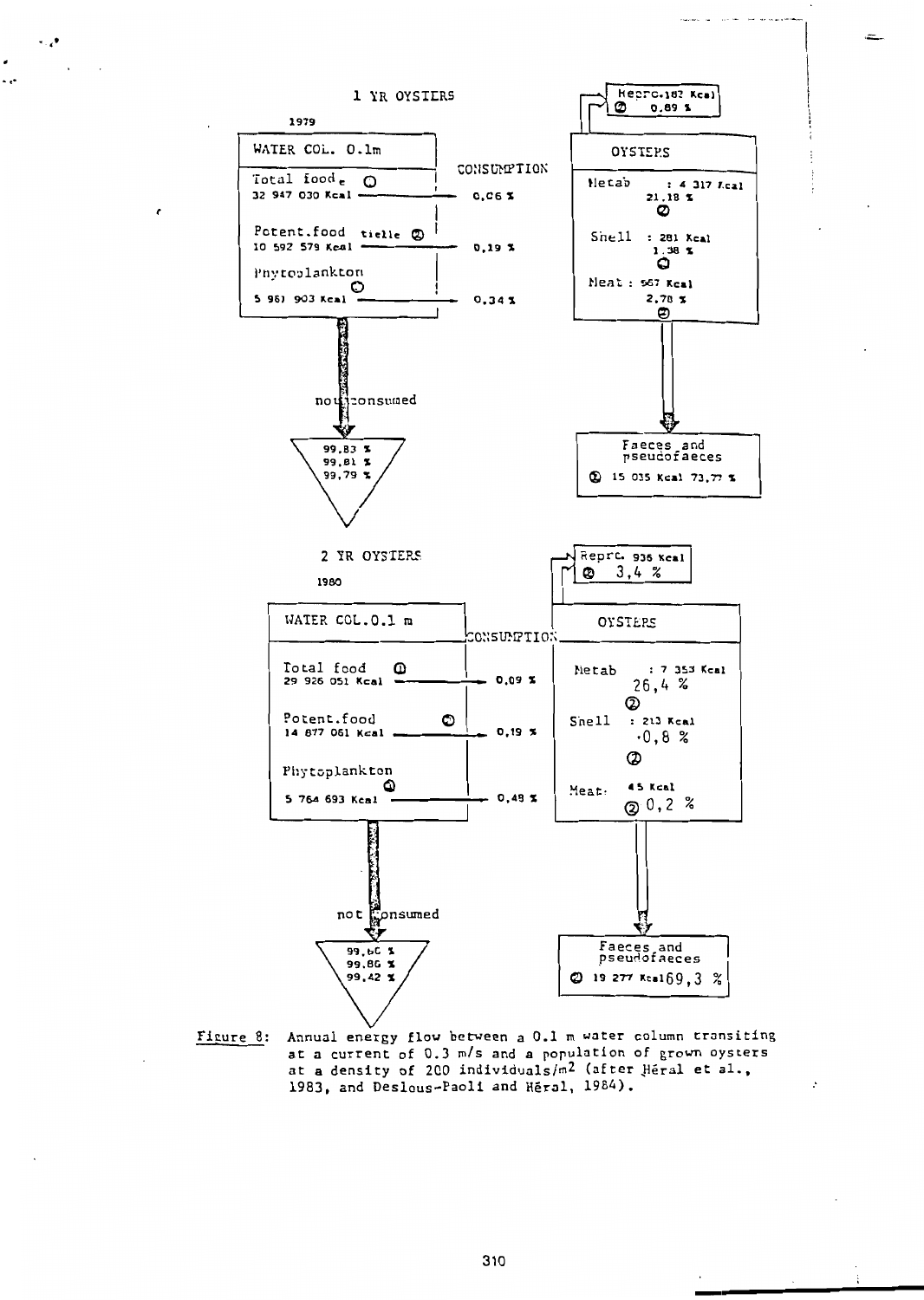The relationship between this quantity of available energy and the energy balance of a population of *Crassostrea gigas* was established by Héral et al., 1983, and Deslous-Paoli and Héral, 1984). The energy flow between a water column and the energy balance of l m2 of *Crassostrea gigas*  under culture represents only 0.1% to 0.5% of the energy of the water column used by the oysters at an average current of  $1 \text{ m s}^{-1}$ . If we compare the percentage of phytoplankton use by bivalves at constant current for a constant biomass, it will be seen that, according to various authors, 13% to 90% of the chlorophyll a is filtered by the molluscs, depending mainly on the type of culture (on-ground or suspended).

· .

The production capacity of a sector thus depends on the quantity of food available and mainly on current velocity (instantaneous velocity) , but also on the general circulation of water masses in a basin, permitting the water volume used by the molluscs to be changed. This work, which includes a physical model of water mass circuiation in a basin combined with a biological model of food consumption, has not yet been published.

| $authors + site$                                                          | species<br>biomass in<br>dry weight<br>per $m2$ | $cutures$ $%$ of<br>buted in phyll a<br>water<br>section<br>οf | re-<br>tained |                     | Z retention per<br>distri- chloro-current $ m^2$ for current<br>of 1 m/s with<br>dry biomass of<br>$1 \; \text{kg}$ | <i>Z</i> retention<br>per $m^3$ for<br>current of<br>$1 \text{ m/s}$ with<br>dry biomass<br>of $1$ $kg$ |
|---------------------------------------------------------------------------|-------------------------------------------------|----------------------------------------------------------------|---------------|---------------------|---------------------------------------------------------------------------------------------------------------------|---------------------------------------------------------------------------------------------------------|
| Héral et al.<br>$(1983)$ Marennes-<br>Oléron (France)                     | C. gigas<br>adult<br>261 g                      | $0.1$ m                                                        | 2.4%          | $0.7 \, \text{m/s}$ | 13.1                                                                                                                | 1.31                                                                                                    |
| Deslous-Paoli<br>and Héral(1984)<br>Marennes-Oléron<br>(France)           | C. gigas<br>juvenile<br>65 g                    | $0.1$ m                                                        | 1.5%          | 10.7 m/s            | 32.9                                                                                                                | 3.9                                                                                                     |
| recalculated<br>after Cabanas<br>et al. (1979)<br>Ria de Arosa<br>(Spain) | M. edulis<br>2 yr.<br>13250 g                   | 8 <sub>m</sub>                                                 | 60%           | $0.05$ m/s          | 90.6                                                                                                                | 11.3                                                                                                    |
| Recalculated<br>after Rodhouse<br>et al. (1985)<br>Ireland                | M. edulis<br>2 yr<br>20000g                     | 10 <sub>m</sub>                                                | 47%           | $0.1 \text{ m/s}$   | 23.5                                                                                                                | 2.35                                                                                                    |

Table 4: Percentage of phytoplankton retained by oysters and mussels in selected ecosystems for  $1 \text{ ms}^{-1}$  current and dry biomass of  $1 \text{ kg}$ 

Apart from the specific model-building problems involved, construction of this model brought with it a number of problems with respect to estimating the carrying capacity of ecosystems.

a) taking into account the food regeneration rate: primary phytoplank-. ton and bacteria production during residual movement of water masses,

 $= 15$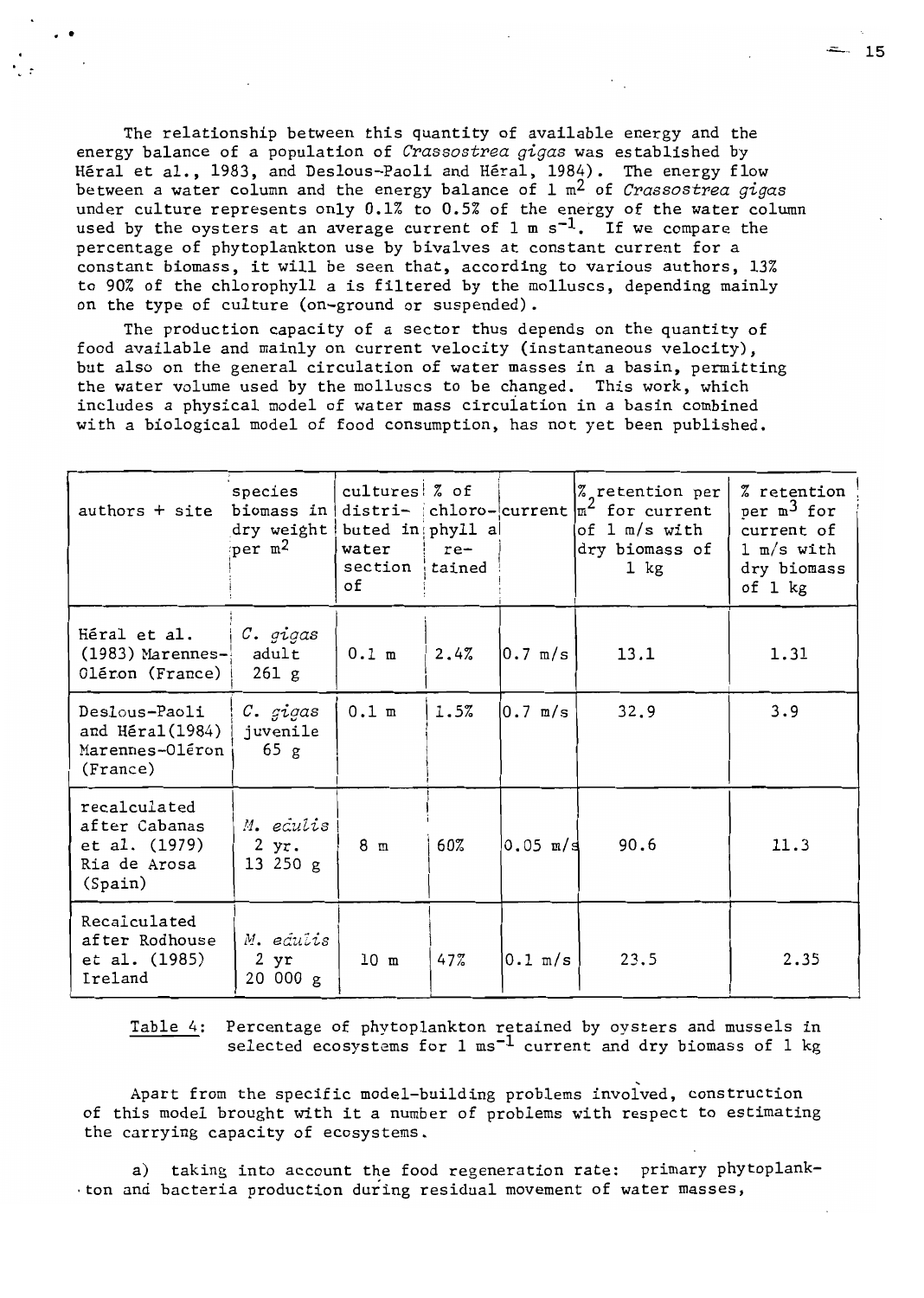b) recycling and reutilization of organic matter from faeces and pseudofaeces,

c) measurement of biomasses and production over the entire sector under study, which underlies an appropriate sampling strategy, with in particular constant measurements to the limits of the model of the phytoplankton biomass with variations according to day, tides and inflow from estuaries.

Data published to date on the carrying capacity of rearing basins are often more precise as concerns the energy requirements of molluscs, but are still somewhat sketchy with respect to the quantity of food available, with only a few stations normally being studied on a monthly basis. There is considerable trophic variability in these coastal environments, and daily variations in tidal seas is often greater than seasonal variation for a number of papameters. Sampling spread out over a large'number of stations makes it possible to assigned to each bay sector a different nutritive value, which is of course weIl known to operators. Thus any general observations on trophic relations must be obtained through sampling of the characteristics of each bay over a period of time and at various locations.

To conclude this rapid overview of the state of research on determining the trophic value of ecosystems for mollusc production, we may propose the following recommendations:

- improve strategies for sampling nutrients,

include in energy balance calculations the contribution of nitro genated and carbonated dissolved organic substances,

- greatly increase the number of current measurements and the number of physical models of residual circulation of water masses,

- examine the recycling of bio-deposited organic matter by molluscs being cultivated,

- seek to develop continuous measurement of phytoplankton biomasses (fluorimeter) and primary production (DCMU)

- develop studies of phytoplankton biomasses according to particle size, with emphasis on nannoplankton,

- increase measurements of in situ consumption rates in ecosystems with weak current regimes.

#### REFERENCES

 $\cdot$  .

- ADAMS S.M., ANGELOVIC J.W., 1970. Assimilation of detritus and its associated bacteria by three species of estuarine animals. Chesapeake Sci. 11 : 249 - 254.
- ALZIEU C., HERAL M., 1984. Ecotoxicolo9ical effects of organotin compèunds an oyster culture. Ècotoxicological testing for the marine environment : G. Persoone, E. Jaspers and C. Clams Ed., State Univ. Ghent and Inst. Mar. Scient. Res., Bredene Belgium, Vol. 2 : 187 - 196.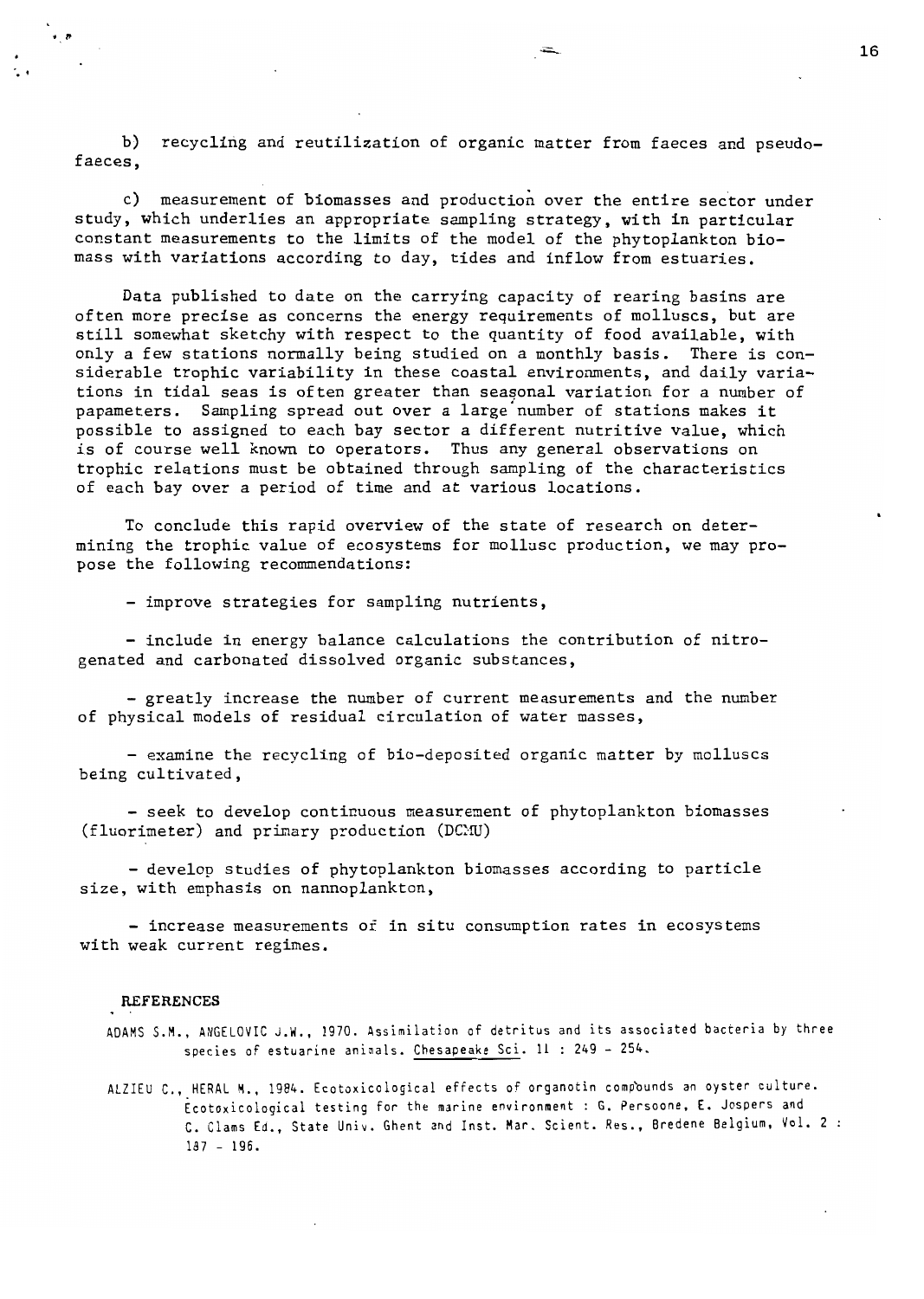AMOUROUX J.M., 1982. Ethologie, filtration, nutrition, bilan énergétique de Venus Verrucosa Linné (Bivalves). Thèse Doct. Etat, Univ. P.and M. Curie, Paris 132 p.

 $\cdot$ 

- BACHELET G., 1981. Application de l'équation de Von Bertalanffy à la croissance du bivalve Scrobicularia plana. Cahiers de Biologie Marine 22 : 291 - 311.
- BACHER C., 1985. Oevelopment of shellfish production models. International seminar on shellfish culture development and management. La Rochelle 4-8 mars 17 p.
- BAYNE B.L., THOMPSON R.J., WIODOWS J., 1976. Physiology. Marine mussels, their ecology and physiology Bayne B.L. ed. Cambridge University Press, I.B.P. 10 : 121 - 206.
- BERNARD F.R., 1974. Annual biodeposition and gross energy budget of mature Pacific oysters, Crassostrea gigas. J. Fish. Res. Board of Canada, 31, 2 : 185 - 190.
- BERRY P.F., SCHLEYER M.H., 1983. The brown mussel Perna perna on the Natal coast, South Africa : Utilization of available food and energy budget. Mar. Ecol. Prog. Ser. 13, 201 - 210.
- BODOY A., 1982. Croissance saisonnière du bivalve Donax trunculus en Méditerranée Nord Occidentale (France). Malacologia. 22 (1-2) : 353 - 358.
- BODOY A., PLANTE-CUNNY M.R., 1984. Relations entre l'évolution saisonnière des populations de palourdes (Ruditapes decussatus) et cells des microphytes benthiques et planctoniques (Golfe de Fos, France) Haliotis, 14 : 71 - 78.
- BO~FORD D.R., GINGLES D., 1974. Absorption of sugars in the gill of the Japanese oyster, Crassostrea gigas. Come. Biochem. Physiol., 49 : 637 - 646.
- BOUCAUD -CAMOU E., LEBESNERAIS C., LUBET P., L!HRMANN J., 1985. Dynamique et enzymologie de la digestion chez l'huître Crassostrea gigas (Thunberg). Bases biologiques de l'aquaculture Montpellier, Décembre 19B3. Actes et Colloques IFREMER,l : 75 - 960.
- CABANAS J.M., GONZALEZ J.J., MARINO J., PEREZ A., ROMAN G., 1979. Estudio del Mejellon y de su epifauna en los cultivos flotantes de la Ria de Arosa : III observaciones previas sobre la retencion de particulas y la biodeposition de una batea. Bol. Inst. Esp. Oceanogr.. 5, 268 : 45 - 50.
- CASTELL J.D., TRIDER D.J., 1974. Preliminary feeding trials using artificial diets to study the nutritional requirements of oysters (Crassostrea virginica). J. Fish. Res. Bd. Can., 31 95 - 99.
- CHA~ROUN F., 1964. Contribution à l'étude de la microflore bactérienne de la moule Mytilus galloprovincialis Lmk. Thèse doct. Oceanogr. Fac. Sc. Paris.
- CLOERN J.E., 1982. Does the Benthos control phytoplankton biomass in South San Francisco Bay? Mar. Ecol. Prog. Ser., 9 : 191 - 202.
- COLLIER A., RAY S.M., MAGNITZKY A.W., BELL J.O., 1953. Effect of dissolved organic substances on oysters. Fish. Bull., 84, 59 : 167 - 183.
- CONOMOS T.J., SMITH R.E., PETERSON D.H., HAGER S.W., SCHEMEL L.E.,-1979. Processes affecting seasonal distributions of water properties in the San Francisco Bay estuarine system. In : Conomos T.J. (ed.) San Francisco Bay: the urbanized estuary. Pacific Division, AAAS, San Francisco, 115 - 142.

**17**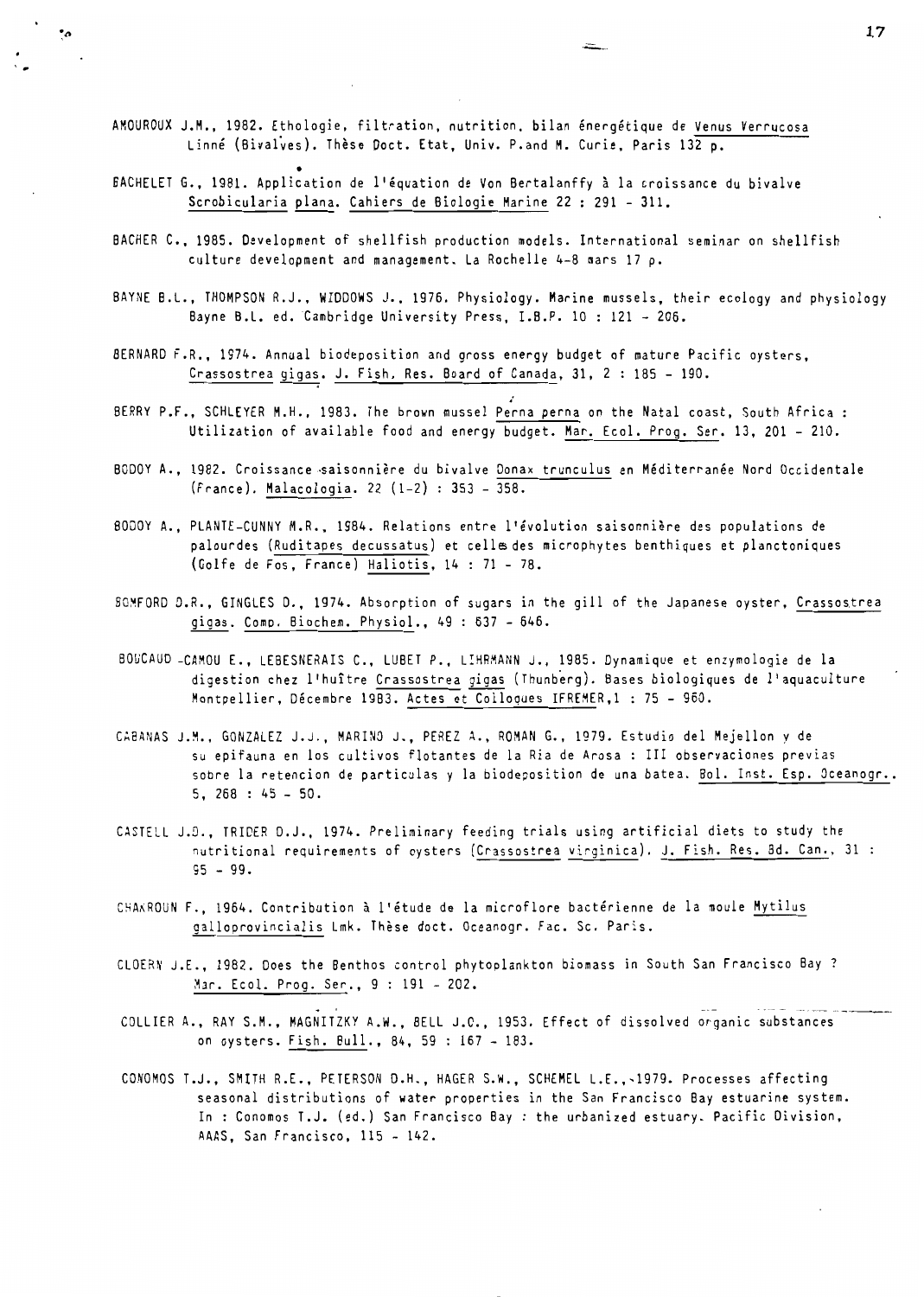CaPELLa M., 1982. Données écophysiologiques sur un organisme filtreur benthique des étangs littoraux méditerranéens: Crassostrea gigas. Rapport DEA Université de Montpellier, ·40 p.

 $\cdot$   $\rightarrow$ 

- DAME R.F., ZINGMARK R., STEVENSON H., NELSON D., 1980. Filter feeder coupling between the estuarine water column and benthic subsystems. In : Estuarine Perspectives, ed. by Academie Press New-York : 521 - 526.
- DARNELL R.M., 1964. Organic detritus in relation to secondary production in aquatic communities. Verhandlungen Int. Verenigung Limnol., 15 : 462 - 470.
- DESLOUS-PAOLI J.M., HERAL M., 1984. Transferts énergétiques entre l'huître Crassostrea gigas de 1 an et la nourriture potentielle disponible dans l'eau d'un bassin ostréicole. Haliotis  $14 : 79 - 90.$
- DESLOUS-PAOLI J.M., HERAL M., ZANETTE Y., 1982. Problèmes posés par l'analyse des relations trophiques huîtres-milieu. Indices biochimiques des milieux marins. Actes et Colloques du CIIDO, 14 : 335 - 340.
- DESLOUS-PAOLI J.M., 1985. Assessment of energetic requirements of reared molluscs and of their main competitors. International seminar on shellfish culture development and management La Rochelle 4 - 8 mars, 28 p.
- EPIFANIO C.E., 1979. Growth in bivalve molluscs : Nutritional effects of two or more species of algae in diets fed to the american oyster Crassostrea virginica (GMELIN) and the hard clam Mercenaria mercenaria (L.). Aquaculture,  $18 : 1 - 12$ .
- EPIFANIO C., SRNA R., PRUDER G., 1975. Mariculture of shellfish in controlled environments : a prognasis. Aquaculture, 13 : 205 - 212.
- EPIFANIO C.E., LOGAN C.M., TURK C., 1976. Culture of six species of bivalves in a reeireulating seawater system. Proe. Eur. mar. biol. Symp., 10 : 97 - 108.
- EPIFANIO C.E., EWART J., 1977. Maximum ration of four algal diets for the oyster Crassostrea virginica Gmelin. Aquaculture Il : 13 - 29.
- FERGUSON R.L., RUBLEE P., 1976. Contribution of bacteria to standing crop of coastal plankton. Limnol. Occanogr. 20 : 875 - 881.
- FEUILLET M., HERAL M., RAZET D., GUERGUIN F., ABRIOUX M.F., 1979. Les substances dissoutes dans les eaux du bassin de Marennes-Oléron et dans les eaux intersticielles de ses parcs conchylicoles : résultats préliminaires. Note au CIEM, C.M. 1979 K : 17 Comité des Mollusques: Il p.
- FLAAK A.R., EPIFANIO C.E., 1978. Dietary protein levels and growth of the oyster Crassostrea virginica. Mar. Biol., 45 : 157 - 163.
- GOMME J., 1982. Laminar water flow, amino acid absorption and amino acid recycling in the mussel qill. Ann. Zool., 22, 898.
- GOULDER R., 1976. Relationships between solids and standing crops and activities of bacteria in an estuary during a neap spring neap tidal cycle. Oecologia, 24 : 83 - 90.
- GRIFFITHS R.J., 1980. Natural food availability and assimilation in the bivalve Choromytilus meridionalis. Mar. Ecol. Prog. Ser. 3 : 151 - 156.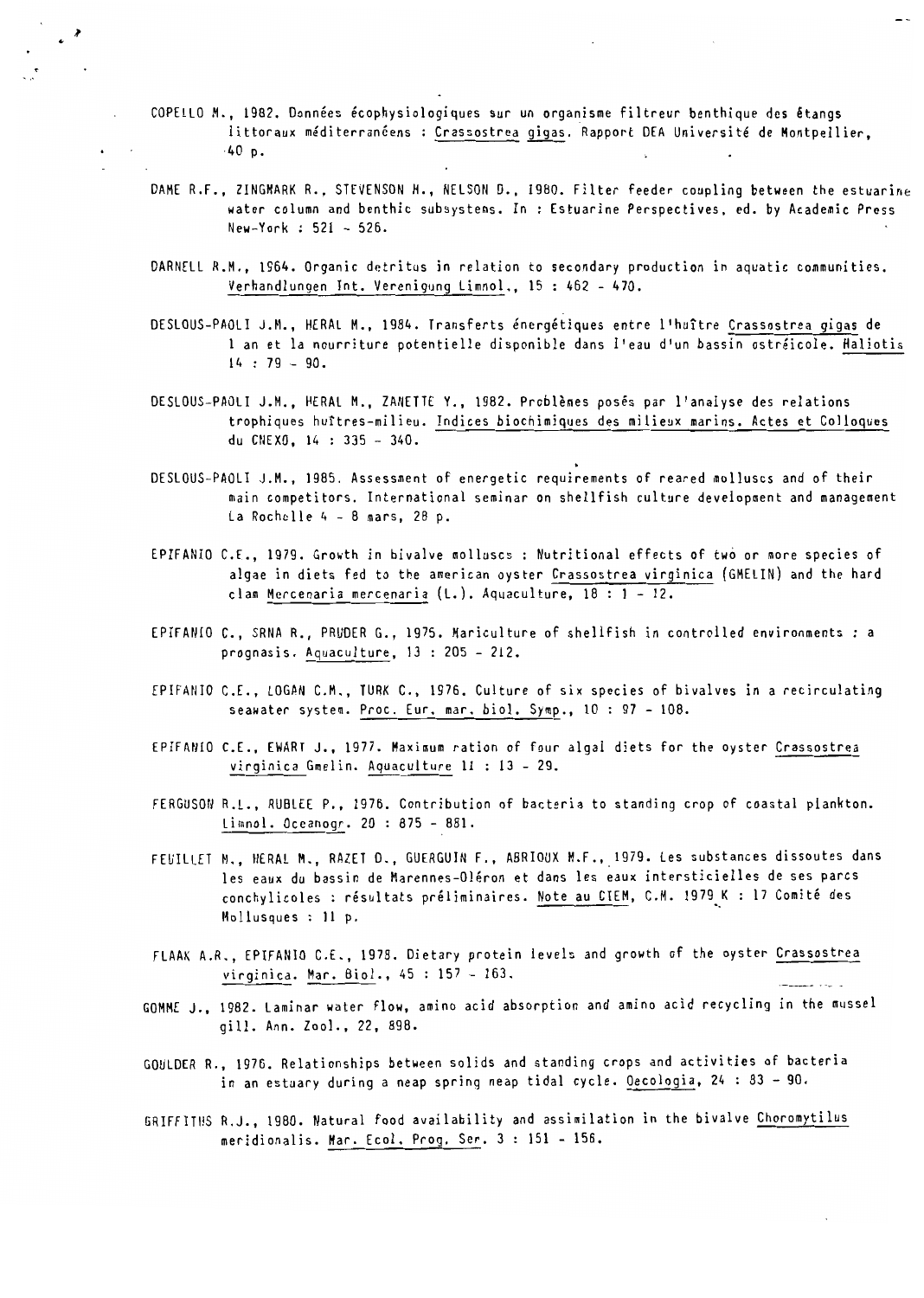HAMILTON R.D., HOLM-HANSEN O., 1957. Adenosine triphosphate content of marine bacteria. Limnol. Oceanogr. 12 (12) : 319 - 324.

.~-

- HAMON P.Y., 1983. Croissance de la moule Mytilus galloprovincialis (Lmk) dans l'étang de Thau: Estimation des stocks de mollusques en élevage. Thèse d'Etat Université des Sciences et Technique du Languedoc. 331 p.
- HARGRAVE B.T., PEER D.L., 1973. Comparison of benthic biomass with depth and primary production in some Canadian east coast inshore waters. Note ICES K : 8, 14 p.
- HARRISON C., 1976. The essential amino acids of Mytilus californianus. Veliger, 18 : 189 193.
- HERAL M., PROU J., 1980. Etude de la biomasse bactérienne dans le bassin de Marennes-Oléron. Note au CIEM L : 44, 14 p.
- HERAL M., RAZET D., MAESTRINI S.Y., GARNIER J., 1980. Composition de la matière organique particulaire dans les eaux du bassin de Marennes-Oléron: apport énergétique pour la nutrition de 1'huître. Note au CIEM C.M. 1980 1 : 44, 14 p.
- HERAL M., DESLOUS-PAOLI J.M., GARNIER J., PRIOUL O., HEURTEBISE S., RAZET D., 1982. Facteurs contrôlant la croissance de Ruditapes philippinarum dans 4 nurseries de production en Charente-Maritime (France). Note au CIEM, F : 27, 15 p.
- HERAL M., DESLOUS-PAOLI J.M., SORNIN J.M., 1983. Transferts énergétiques entre l'huître Crassostrea 9i9as et la nourriture potentielle disponible dans un bassin ostréicole: premières approches. Océanis, 9, 3 : 169 - 194.
- HERAL M., DESLOUS-PAOLI J.M., RAZET D., PROU J., 1984. Essai de mise en évidence in situ de paramètres biotiques et abiotiques de l'eau et de l'interface eau-sédiment intervenant dans la production de l'huître Crassostrea gigas. Océanis, 10, 4 : 465 - 475.
- HERAL M., RAZET D., DESLOUS-PAOLI J.M., MANAUD F., TRUQUET I., GARNIER J., 1984. Hydrobiologie du bassin de Marennes-Oléron, résultats du réseau national d'observation de 1977 à 1981. Ann. Soc. Sei. nat. Charente-Maritime, 7 (2) : 259 - 277.
- HERAL M., 1985. L'ostréiculture traditionnelle française in Aquaculture. Ed. Lavoisier Paris (sous presse).
- HIGGINS P.J., 1980. Effects of food availability on the valve movements and feeding behavior of juvenile Crassostrea virginica (Gmelin). II : Feeding rates and behavior. J. exp. mar. biol. Ecol. 46, 17 - 27.
- HOLM-HANSEN O., 1972. The distribution and chemical composition of particulate material in marine and fresh waters. Mémorie ist. Ital. Idrobiol., 29 : 39 - 49.
- INCZE L.S., LUTZ R.A., WATLING L., 1980. Relationships between effects of envircrmental temperature and seston on growth and mortality of Mytilus edulis in a temperature northern  $e, \pm$ uary Mar. Biol., 57 : 147 - 156.
- JØRGENSEN C.B., 1982. Uptake of dissolved amino acids from natural sea water in the mussel Mytilus edulis. Ophelia 21, 215 - 221.
- JØRGENSEN C.B., 1983. Patterns of uptake of dissolved amino acids in mussels (Mytilus edulis). Mar. Biol., 73 : 177 - 182.
- JØRGENSEN C.B., KIØRBOE T., MØHLENBERG F., RIISGARD H.U., 1984. Ciliary and mucus net filter feeding, with special reference to fluid mechanical characteristics. Mar. Ecol. Progr. ·series 15 : 283 - 292.

 $\cdot$   $\cdot$  19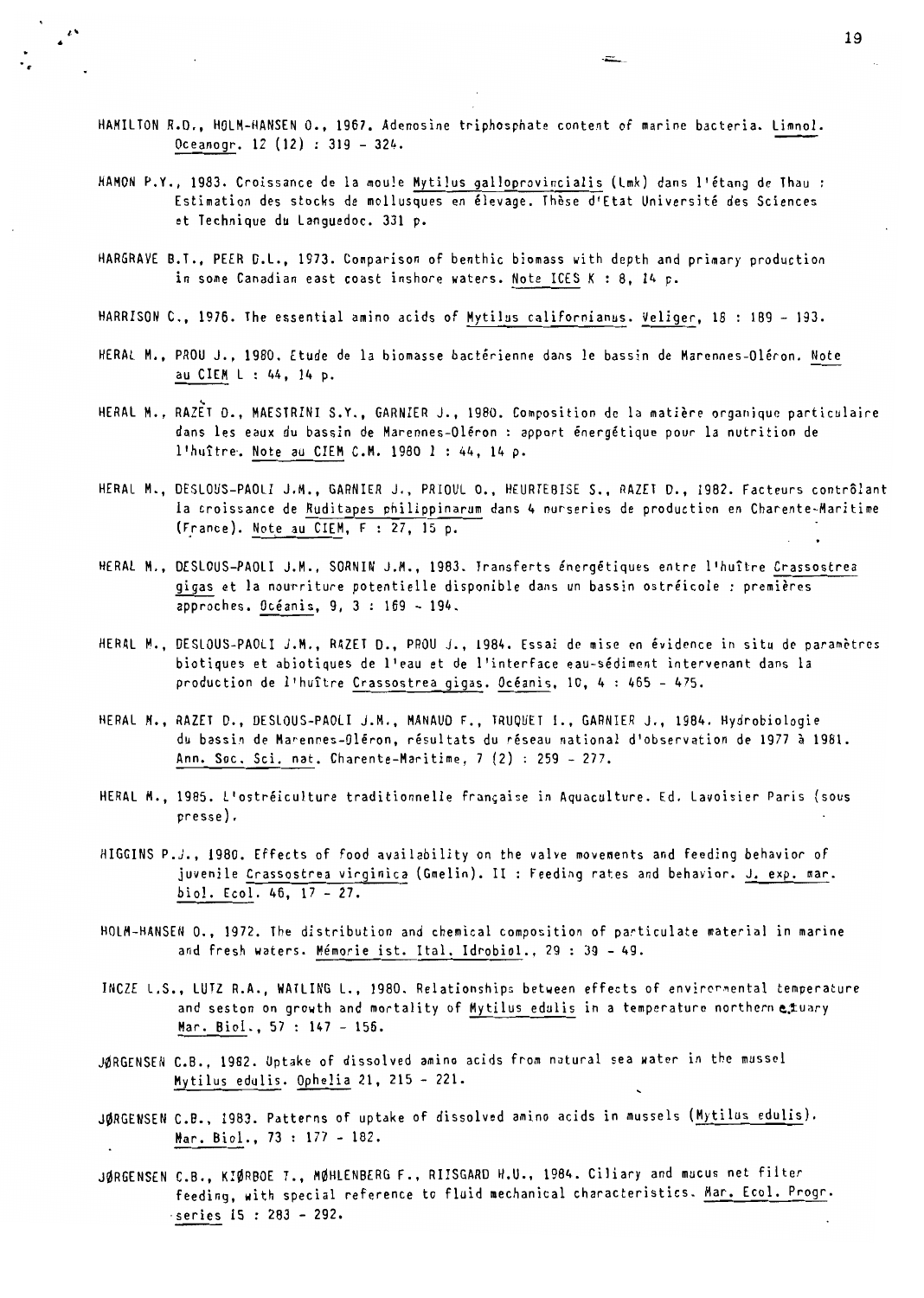KAUTSKY N., 1982. Growth and size structure in a Baltic Mytilus edulis population. Mar. Biol. 68 : 117 - 133.

 $\epsilon$ <sup>n</sup>

ુ

- KENCHINGTON R.A., 1970. An investigation of the detritus in Menai Straits plankton samples. J. mar. bio!. Ass. U.K., 50 : 490 - 498.
- KUSUKI Y., 1977. Retention of small particles by the gills of the japanese oyster. Bull. Jap. Soc. Sc. Fish. 43, 12 : 1391 - 1396.
- KUSUKI Y., 1977. Relation between growth of japanese oyster and quantity of chlorophylle. Hiroshima Pref. Fish. exp. St. Report, 9 : 28 - 36.
- KUSUKI Y., 1977. Fondamental studies on the deterioration of oyster growing grounds : II Organic content of fecal material. Bull. Jap. Soc. Sc. Fish., 43 : 167 - 171.
- LANGTON R.W~, GABBOTT P.A., 1974. The tidal rhythm of extra-cellular digestion and the response to feeding in Ostrea edulis. Mar. Biol., 24 ; 181 - 187.
- LANGTON R.W., Mc KAY G.U., 1976. Growth of Crassostrea gigas (Thunberg) spat under different feeding regimes in a hatchery. Aquaculture 7 : 225 - 233.
- LE LONG P., RIVA A., 1976. Relations entre croissance de bivalves et phytoplancton en lagune et bassin fermé. Haliotis 7 : 104 - 109.
- LOO L.O., ROSENBERG R., 1983. Mytilus edulis culture : growth and production in western Sweden. Aquaculture, 35 : 137 - 150.
- LOPEZ G.R., 1980. The availability of microrganisms attached to sediment as food for some marine deposit - feeding mollusks, with notes on microbiol detachment due to the crystalline style. In "Marine benthic dynamics" *ed.* by 1. Luore and Coull, Il : 387 - 405.
- LUBET O.E., 1978. Nutrition des lamellibranches (huîtres, moules). Oceanis 4 (1) : 23 54.
- LU8ET P.E., 1980. Influence des facteurs externes sur la reproduction des lamellibranches.  $0céanis 6 (5): 469 - 489.$
- MANN R., 1979. Some biochemical and physiological aspects of growth and gametogenesis in Crassostrea gigas and Ostrea edulis grown at sustained elevated temperatures. J. mar. biol. Ass. U.K.,  $59 : 95 - 110.$
- MARTIN Y., 1976. Importance des bactéries chez les mollusques bivalves. Haliotis 7 : 97 103.
- MENGUS B., 1978. Rôle des bactéries dans l'alimentation des larves de mollusques bivalves marins en élevages expérimentaux. Bulletin de l'observation de la mer, 3, 156 p. Thèse 3ème cycle Université Aix-Marseille II.
- MENZEL D.W., RYTHER J.H., 1970. Ùistribution and cycling of organic matter in the oceans. In organic matter in natural waters ed. by Hood College, Alaska, 31 - 54.
- MORTON B., 1970. The tidal rhythm and rhythm of feeding and digestion in Cardium edule. J. Mar. Biol. Ass. U.K., 50, 499 - 512.
- MORTON B.S., 1977. The tidal rhythm of feeding and digestion in the Pacifie oyster, Crassostrea (Thunberg), J. exp. Mar. Biol. Ecol., 26 : 135 - 151.
- NEDHIF H., 1984. Elevage de Ruditapes philippinarum dans le bassin de Marennes-Oléron: relations trophiques et bilan énergétique. Thèse Institut National Agronomique de Tunisie, 130 p.
- NELL J.A., WISELY B., 1983. Experimental feeding of Sydney rock oysters (Saccostrea commercialisl II. Protein supplementation of artificial diets for adult oysters. Aquaculture 32, 1 - 9.

20

.~.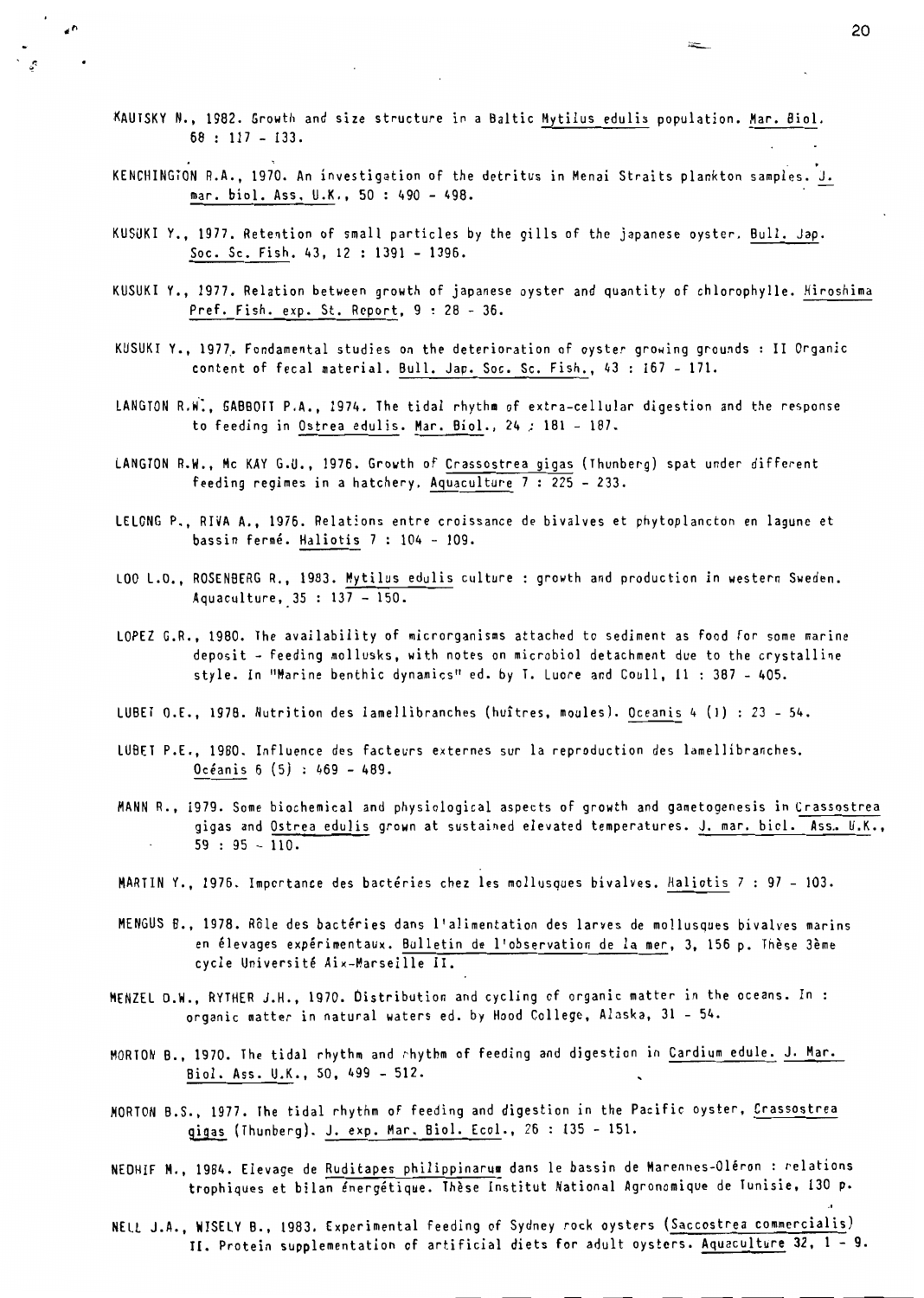- NELL J.A., SKEEL M.E., OUNKLEY P., 1983. Uptake of some dissolved organic nutrients by the Sydney rock oyster Saccostrea commercialis. Mar. Biol., 74 : 313 - 318.
- NORTH B.B., 1975. Primary amines in California coastal waters : utilization by phytoplankton. Limnol. Oceanogr.  $20:20 - 27$ .
- NEWELL R.C., 1965. The role of detritus in the nutrition of two marine deposit feeders, the prosobranch Hydrobia ulvae and the bivalve Macoma balthica. Proc. Zool. Soc. London.  $144 : 24 - 25.$

OOUM E.O., 1971. Fundamentals of ecology - 3rd ed. by Sounders : Philadelphia.

- OWEN G., 1974. Feeding and digestion in the bivalvia. Adv. Comp. Physiol. Biochem. 5 : 1 35.
- PALMER R.E., WILLIAMS L.G., 1980. Effect of particle concentrations on filtration efficiency of the bay scailop Argopecten irradians and the oyster Crassostrea virginica. Ophelia  $19: : 163 - 174.$
- PAULMIER G., 1972. Seston, phytoplancton et microphytobenthos en rivière d'Auray. leur rôle dans le cycle biologique des huîtres (Ostrea edulis L.). Rev. Trav. Inst. Pêches marit., 36, 4 : 368 - 506.
- PARSONS J.R., 1963. Suspended organic matter in sea water. Progr. Oceanogr.l : 203 205.
- PEQUIGNAT E., 1973. A kinetic and autoradiographic study of the direct assimilation of amino acids and glucose by organs of the mussels Mytilus edulis. Mar. Biol., 19 : 227 - 244.
- PLATT T., IRWIN B., 1973. Caloric content of phytoplankton. Limnol. Oceanogr., 18 : 306 309.
- PRIEUR *D.,* 1981. Nouvelles données sur les relations entre bactéries et bivalves marins. Haliotis Il : 251 - 260.
- ROBERT J.H., 1982. Fertilité des eaux des claires ostréicoles et verdissement: utilisation de l'azote par les diatomées dominants. Thèse doctorat Etat. Univ. de Nantes.
- RODHOUSE P.G., RODEN C.M., HENSEY M.P., RYAN T.H., 1984. Resource allocation in Mytilus edulis on the shore and in suspended culture. Mar. Biol., 84 : 27 - 34.
- RODHOUSE P.G., ROOEN C.M., HENSEY M.P., RYAN T.H., 1985. Production of mussels, Hytilus edulis in suspended and estimates of carbon and nitrogen flow : Killary Harbout, Ireland. J. mar. biol. Ass. U.K., 65 : 55 - 69.
- ROMBERGER H.P., EPIFANIO C.E., 1981. Comparative effects of diets consisting of one or two algal species upon assimilation efficiencies and growth of juvenile oysters, Crassostrea virginica (Gmelin). Aquaculture 25 : 77 - 87.
- ROSENBERG R., LOO L.O., 1983. Energy flow in a Mytilus edulis culture in western Sweden. Aquaculture, 35 : 151 - 161.
- SALONEN K., SARVALA J., HAKAlA 1., VILJANEN M.L., 1976. The relation of energy and or9anic carbon in aquatic invertebrates. Limnol. and Oceanogr., 21, 5 : 724 - 730.
- SCHlEYER M.H., 1981. The microorganisms and detritus in the water coJumn of a subtidal reef of natal. Har. Ecol. Prog. Ser. 4 : 307 - 320.
- SHAFEE H.S., LUCAS A., 1982. Variations saisonnières du bilan énergétique chez les individus d'une population de Chlamys varia (L.) : bivalvia Pectinidae. Oceanol. Acta, 5, 3 : 331 - 338.
- SILVESTER N.R., SLEIGH M.A., 1984. Hydrodynamic aspects of particle capture by Mytilus. J. Mar. biol. Ass., 64, 4 : 860 - 879.

 $\sim$  . The contract of the contract of the contract of the contract of the contract of the contract of the contract of the contract of the contract of the contract of the contract of the contract of the contract of the co